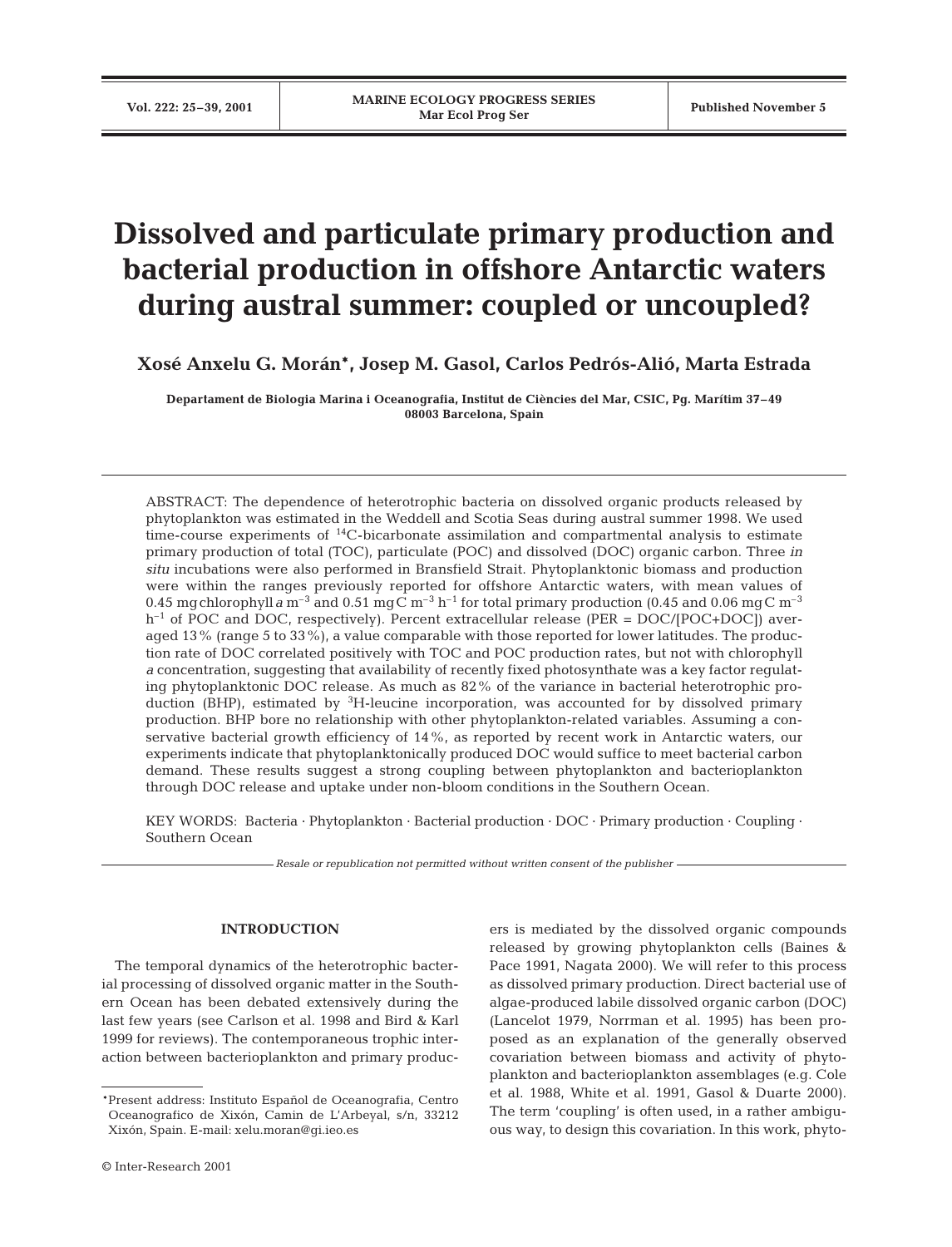plankton-bacterioplankton 'coupling' is defined as the dependence of bacteria on DOC supplied by algae. The strength of this phytoplankton-bacterioplankton coupling depends on the degree of limitation of bacteria by carbon versus other limiting factors, and is expected to be highly variable across systems. Whereas in lower-latitude areas algae-derived DOC has been estimated to be 25% (Lignell 1990, Nagata 2000) or 32% (Baines & Pace 1991) of the total labile carbon taken up by bacteria, the comparatively low values of bacterial heterotrophic production (BHP) reported for the Southern Ocean (Bird & Karl 1999) suggest that DOC released by phytoplankton could amount to a higher percentage of the bacterial carbon demand.

Recent studies have explicitly rejected a marked phytoplankton-bacterioplankton coupling in the Southern Ocean on the basis of the observed time-lags between algal and bacterial peaks of abundance and activity (Billen & Becquevort 1991, Davidson & Marchant 1992), or the measured low ratios  $\left($ <10%) of BHP to total primary production (Tupas et al. 1994, Carlson et al. 1998, Bird & Karl 1999), that have been attributed to a limited supply of labile dissolved organic matter by phytoplankton (Karl 1993). Directly measured rates of phytoplanktonic production of DOC in Antarctic waters have only been presented, as far as we know, by Tilzer & Dubinsky (1987) and Morán & Estrada (in press), so the explicit testing of the hypothesis that bacteria are coupled to primary producers is hampered by the scarcity of simultaneous measurements of dissolved primary production and bacterial production. However, the positive correlations between phytoplanktonic and heterotrophic bacterial biomass and production that have been reported (Bird & Karl 1991, Davidson & Marchant 1992, Kähler et al. 1997, Lochte et al. 1997) could indirectly support the coupling hypothesis. Evidence of diel cycles of bacterial activity, with peaks coinciding with maximal irradiances, as found in Antarctica (Gasol et al. unpubl. data) and elsewhere (Fuhrman et al. 1985, Gasol et al. 1998) also support the view of a direct link between the bacterial and algal compartments.

These contrasting views may be partially due to the fact that 'coupling' is frequently an ill-defined concept, but could also be related to the 2 types of scenarios that, in a much simplified way, can be found in Antarctic waters during summer. Nearshore waters and iceedge zones often harbour phytoplankton blooms with high biomass and productivity (Fogg 1977, Sullivan et al. 1993), where great amounts of DOC can accumulate seasonally because of bacterial delay in their processing (Davidson & Marchant 1992). Conversely, offshore waters are generally characterized by low phytoplankton biomass and production (El-Sayed & Weber 1982, Smith & Sakshaug 1990, Sakshaug et al.

1991), and are considered to be among the most important HNLC (high nutrient, low chlorophyll) regions of the world ocean. Allochthonous inputs of DOC are negligible in offshore waters, far from the influence of melt-ice DOC. This observation, together with the usually low excess concentrations of bulk DOC in surface waters compared to deep values (e.g. Kähler et al. 1997, Carlson et al. 1998, Doval et al. in press), could lead us to expect a strong phytoplankton-bacterioplankton coupling in offshore areas.

A strong bacterial dependence on dissolved organic compounds of phytoplanktonic origin has also methodological implications concerning the measurement of dissolved primary production with the 14C method, because concurrent bacterial uptake of phytoplanktonic DOC may cause underestimation of its production rate in end-point measurements (Riemann & Søndergaard 1984). To avoid these potential artifacts, time-course (kinetic) experiments of  ${}^{14}C$  incorporation into the dissolved and particulate fractions were used (Smith 1982, Smith & Platt 1984). Partitioning of phytoplanktonic organic carbon production into dissolved and particulate compartments is obviously needed in order to determine whether the Antarctic microbial loop functions differently from that in other pelagic ecosystems, as suggested by Bird & Karl (1999). Without simultaneous, reliable estimates of the proper variables (in this case dissolved primary production and bacterial production), most arguments about 'coupling or uncoupling' between bacteria and algae will remain speculative.

The objective of the present work was to test whether BHP is correlated with dissolved primary production, in spite of low ratios of BHP to primary production (considered as evidence of uncoupling by some authors [Karl 1993, Carlson et al. 1998, Bird & Karl 1999]), and whether DOC supply from algae suffices to meet bacterial carbon demand in non-bloom areas, as expected from the above arguments. For this purpose, we chose an area of the Weddell and Scotia Seas away from the influence of coastal or ice-related algal blooms.

## **MATERIALS AND METHODS**

**Study area and water sampling.** Data were obtained during the 'E-DOVETAIL' cruise, a Spanish contribution to the joint DOVETAIL (Deep Ocean Ventilation Through Antarctica Intermediate Layers) project, on board the RV 'Hespérides', from 16 January to 17 February 1998. One of the objectives of this cruise was to study the relationships between the distribution of selected biological variables and the physico-chemical gradients existing along transects crossing the southern Antarctic Circumpolar Current between 56° S and the ice-edge, which at the time of sampling was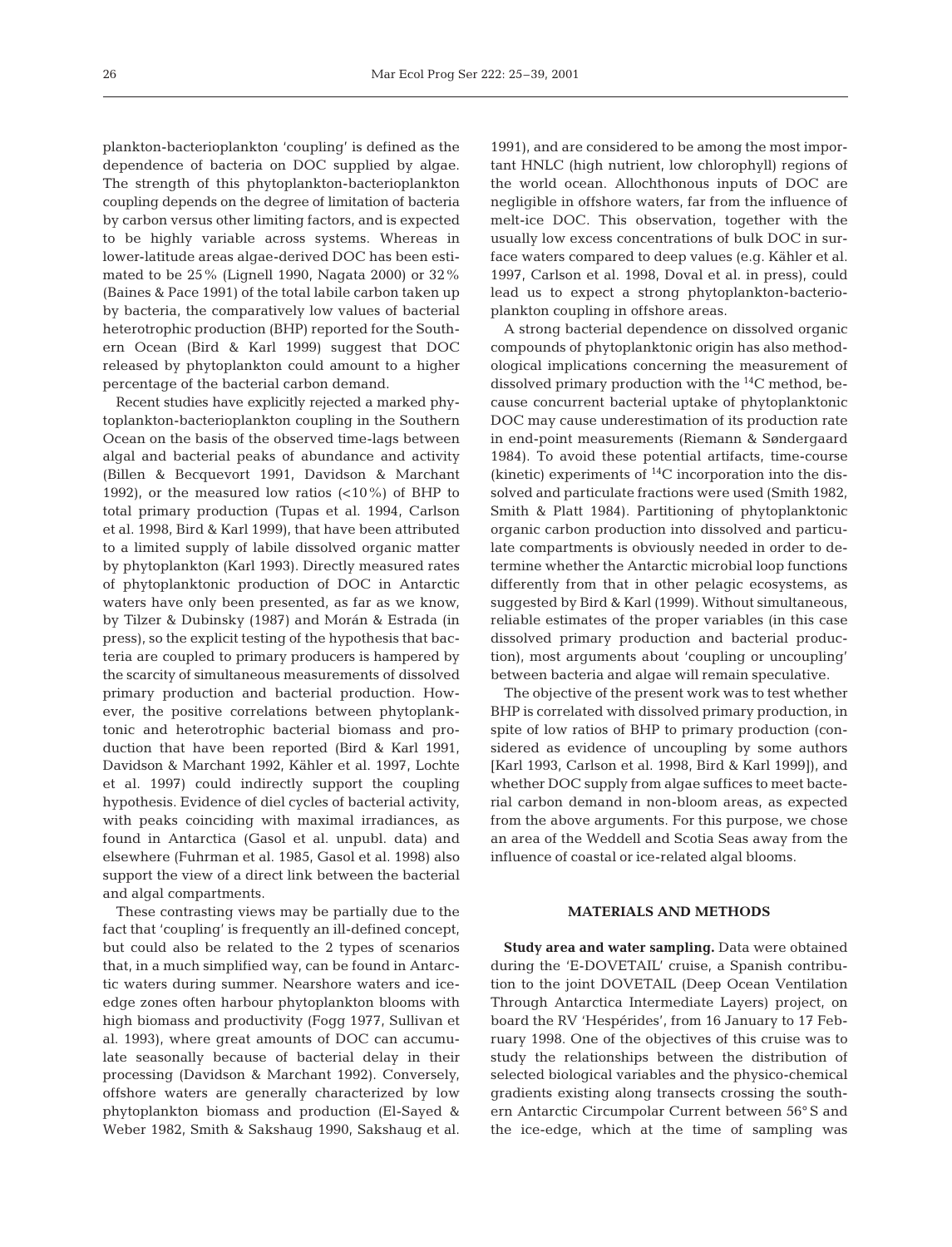located at <61° S between 40 and 50° W, further north than expected from previous years. The locations of the stations are shown in Fig. 1, and the depth and temperature of the sampled water in Table 1.

In addition to the kinetic experiments of  $^{14}C$  incorporation (A experiments), which provided most of the data used in this paper, 3 *in situ* incubations (B experiments) were performed during daylight hours in the eastern Bransfield Strait, close to the sites of Expts A16 and A17 (Fig. 1). The rest of the experiments were performed in the vicinity of the Weddell-Scotia Confluence, an area of export of Weddell intermediate waters towards the Scotia Sea, characterized by a relatively cold, low-stability water column (Gordon et al. 1977). Except for Stns A1, A5, A6 and A19–A21, the rest were located south of the Scotia Front (unpubl. data). Water for the kinetic experiments was collected mostly from the depth of maximum phytoplanktonic biomass, as shown by the downcast CTD (Neil Brown Mark III) fluorescence profiles, using 12 l Niskin bottles attached to a rosette sampler. For the 3 *in situ* experiments, water was taken before dawn from 5, 10, 20, 30, 40, 50, 60 and 80 m depth.

**Chlorophyll** *a* **determination.** Chlorophyll *a* (chl *a*) was estimated fluorometrically with a Turner Designs fluorometer. Samples of 100 ml were filtered onto membrane 0.22 µm filters (Millipore GSWP) for the estimation of total chl *a*. In Expts A6 to A21, a parallel 200 ml sample was filtered onto 3 µm filters (Millipore SSWP) and then this filtrate was filtered onto 0.22  $\mu$ m filters, for the estimation of the fractions of chl *a* greater and smaller than 3 µm. In Expts A1 to A5, fractionation was made with 1.2  $\mu$ m (Millipore RAWP) instead of 3  $\mu$ m filters. All filters were frozen upon collection and pigments were extracted afterwards in acetone (90%) for



Fig. 1. Map of the Weddell-Scotia Confluence showing stations where time-course  $\Theta$  and *in situ*  $\Box$  experiments were carried out. Continuous contour line: 200 m; light dotted contour line: 1000 m; dashed contour line: 2000 m

|                 |          |          | Expt Date (1998) Depth (m) Temp. (°C) Chl a (mg m <sup>-3</sup> ) |      |
|-----------------|----------|----------|-------------------------------------------------------------------|------|
| A1              | 16 Jan   | 5        | 1.4                                                               | 0.83 |
| A2              | 19 Jan   | 25       | $-0.3$                                                            | 1.38 |
| A <sub>3</sub>  | 20 Jan   | 62       | $-1.6$                                                            | 0.46 |
| A4              | 21 Jan   | 5        | $-0.9$                                                            | 0.48 |
| A5              | 23 Jan   | 48       | $-0.5$                                                            | 0.72 |
| A <sub>6</sub>  | 24 Jan   | 56       | $-0.4$                                                            | 0.42 |
| A7              | 25 Jan   | 10       | 0.0                                                               | 0.43 |
| A8              | 26 Jan   | 40       | $-1.4$                                                            | 0.39 |
| A9              | 27 Jan   | 60       | $-0.9$                                                            | 0.23 |
| A10             | 29 Jan   | 50       | $-0.5$                                                            | 0.20 |
| A11             | 30 Jan   | 30       | $-1.5$                                                            | 0.50 |
| A12             | 31 Jan   | 30       | $-0.2$                                                            | 0.49 |
| A13             | 01 Feb   | 65       | $-0.9$                                                            | 0.24 |
| A14             | 04 Feb   | 30       | $-1.1$                                                            | 0.22 |
| A <sub>15</sub> | 05 Feb   | 5        | $-1.0$                                                            | 0.23 |
| A16             | 06 Feb   | 5        | $-0.6$                                                            | 0.16 |
| A17             | $10$ Feb | 30       | 1.3                                                               | 0.85 |
| A18             | 13 Feb   | 10       | 0.8                                                               | 0.39 |
| A19             | 15 Feb   | $\Omega$ | 3.8                                                               | 0.11 |
| A20             | 16 Feb   | 10       | 3.9                                                               | 0.14 |
| A21             | 17 Feb   | 24       | 7.2                                                               | 0.54 |
| B <sub>1</sub>  | 06 Feb   | 5        | $-0.7$                                                            | 0.37 |
| B <sub>2</sub>  | 07 Feb   | 5        | $-0.3$                                                            | 0.40 |
| B3              | $10$ Feb | 5        | 1.8                                                               | 2.12 |

24 h in the dark at 4°C before measurement of the fluorescence.

As an approximation for obtaining phytoplankton biomass (PB), chl *a* was converted to carbon units by using a C:chl *a* ratio of 100 mgC:mgchl *a*, based on the results obtained by Hewes et al. (1990) in Antarctic low-chl *a* waters.

**Phytoplankton POC and DOC production.** Water samples (70 ml) were introduced into transparent (light) and aluminium foil-covered (dark) sterile polystyrene tissue culture bottles (Corning), and spiked with  $3.32 \times 10^5$ to  $4.23 \times 10^5$  Bq (8.98 to 11.44 µCi) of <sup>14</sup>C-bicarbonate (VKI, Denmark). In the kinetic experiments, samples were incubated under constant light conditions in a controlled-temperature bath at *in situ* temperature (±0.5°C). A measured photosynthetically active radiation (PAR) of 45 to 50 µmol photons  $m^{-2}$  s<sup>-1</sup> was provided by Philips cool-white fluorescent lamps. This irradiance was similar to saturation values  $(E_k)$  previously reported for Antarctic phytoplankton assemblages in summer (Holm-Hansell & Mitchell 1991, Figueiras et al. 1994), and was chosen to reflect average daily irradiance of the 0 to 30 m depth interval of the mixed layer, as samples were obtained from different depths within this layer.

Membrane filters of 0.22 µm pore size (the same type used for chl *a*) were used for separating the particulate and dissolved fractions of primary production (Morán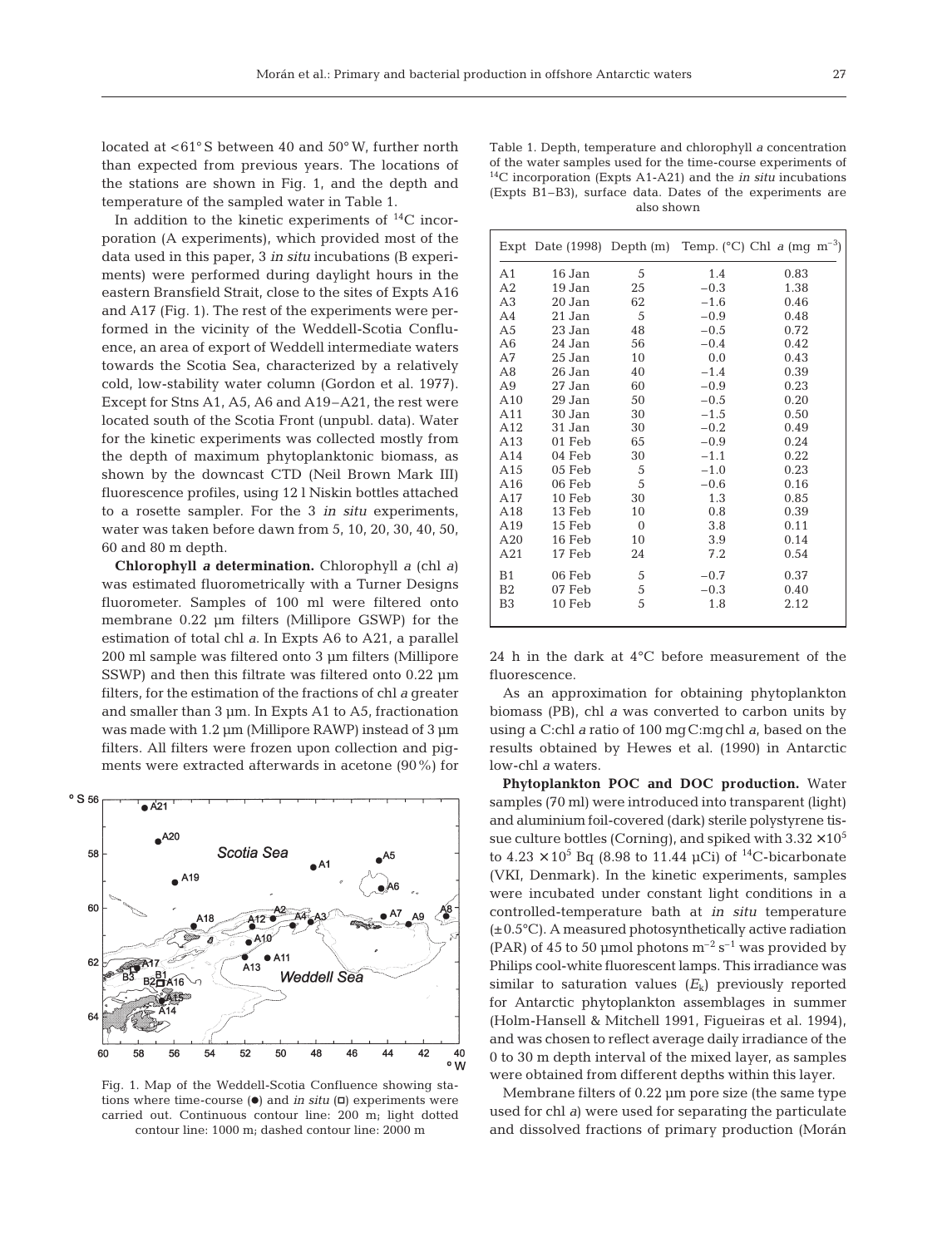et al. 1999). With the filtration technique no distinction is possible between the process of DOC production by phytoplankton and other sources releasing recently fixed photosynthate; therefore we include all of them as dissolved primary production. Four dark bottles (time-zero bottles) were processed immediately at the beginning of the experiment, in the same way as the dark bottles of the subsequent sampling times. In each of the sampling times, 4 light and 4 dark bottles were taken for processing. Aliquots of 5 ml were taken from 2 light and 2 dark bottles and placed in 20 ml scintillation vials for determination of labelled total organic carbon (TOC); the remaining 65 ml were filtered onto 0.22 µm membrane filters for determination of total labelled POC (POC  $>0.22$  µm). Ideally, this fraction would include all photosynthetically produced POC contained in algal biomass plus the bacterial POC resulting from bacterial uptake of DOC released by algae. Aliquots of 5 ml from the remaining 2 light and 2 dark bottles were also filtered through 0.22 µm filters and the filtrate collected for determination of labelled DOC. The remaining 65 ml were filtered onto 3 µm membrane filters for determination of labelled POC qreater than that size  $(POC > 3 \mu m)$ , except in Expts A1 to A5, where 1.2  $\mu$ m filters were used (POC > 1.2  $\mu$ m). This filtration was intended to retain most phytoplanktonic POC, but also to let through most  $PO^{14}C$  due to heterotrophic bacterial uptake of DO<sup>14</sup>C. In order to control for autotrophic production of the fraction smaller than  $3 \mu m$  (1.2  $\mu$ m), 4 additional bottles were filled with pre-filtered water. Two bottles were processed at time zero, and the other 2 were incubated in parallel and filtered at the end of the incubation. Differential pressure was kept below 80 mm Hg in all filtrations to prevent cell breakage.

Filters were put into 6 ml scintillation vials, which were left open and fumed with concentrated HCl (35%) for a minimum of 12 h before addition of 4.5 ml of Packard Ultima Gold XR liquid scintillation cocktail. Liquid samples (with labelled TOC or DOC) were acidified with 1 ml 1 M HCl and left open under a hood in an orbital shaker for 12 h before addition of 10 ml scintillation cocktail. Radioactivity was measured on land in a Beckman LS6000LL liquid scintillation counter. The time-zero values were subtracted from subsequent samples for correction of non-photosynthetic incorporation. Dark-bottle values were on average  $57 \pm 6$  dpm for TOC measurements,  $60 \pm 23$  dpm for POC  $>0.22$  µm, and  $65 \pm 10$  dpm for DOC, and they did not follow any consistent pattern with time. In spite of the overall low productivity of the experiments, lightbottle values for DOC were on average 15% higher than dark-bottle values. The radioactivity of the  $^{14}C$ bicarbonate solution added to the incubation bottles of each experiment was determined in 20 µl aliquots.

For the 3 *in situ* experiments, 2 clear and 2 dark bottles per depth (70 ml each) were inoculated, attached to a free-moving buoy within 1 h after sample collection, and incubated for ~17 h. This was the approximate length of the day at that time of the year and at that latitude. Samples were processed in the same way as described above, and rates were simply calculated by dividing the difference between incorporation in light and dark bottles by the incubation time. In this case, we will refer to the calculated DOC production as 'apparent DOC' because DOC removal was not accounted for.

**Carbon exchange model and compartmental analysis.** An example of the kinetics of TOC, POC > 0.22  $\mu$ m, POC >1.2 µm and DOC labelling is given in Fig. 2. Two types of 3-compartment carbon-exchange models were used for obtaining steady-state rates of production of POC and DOC in the kinetic experiments, depending on the fraction of POC analyzed (Fig. 3). The model used for total POC (POC  $>0.22$  µm) is presented in Fig. 3A. The rates of change of carbon content in the compartments are described by the following set of equations:

$$
\frac{dC_1}{dt} = -k(2,1) \times C_1 + k(1,2) \times C_2 - k(3,1) \times C_1 \tag{1}
$$

$$
\frac{dC_2}{dt} = k(2,1) \times C_1 - k(1,2) \times C_2 + k(2,3) \times C_3 \tag{2}
$$

$$
\frac{dC_3}{dt} = k(3,1) \times C_1 - k(2,3) \times C_3 \tag{3}
$$

where  $C_i$  is the carbon concentration in pool *i* and  $k(i,j)$ is the fractional rate constant of flux from  $C_i$  to  $C_i$ ;  $k(2,1)$  is the constant of POC production and reflects only photosynthetically produced carbon; *k*(1,2) represents the constant of respiration of synthesized POC, inferred from its influence on  $PO^{14}C$  kinetics;  $k(3,1)$ is the constant of dissolved carbon production. The model assumes implicitly a quasi-instantaneous isotopic equilibrium of the internal phytoplanktonic pool of organic compounds with the external labelled DIC



Fig. 2. Time-course of organic carbon labelling in the different fractions measured in Expt A1 (dpm per 70 ml sample). Error bars represent standard deviations of duplicates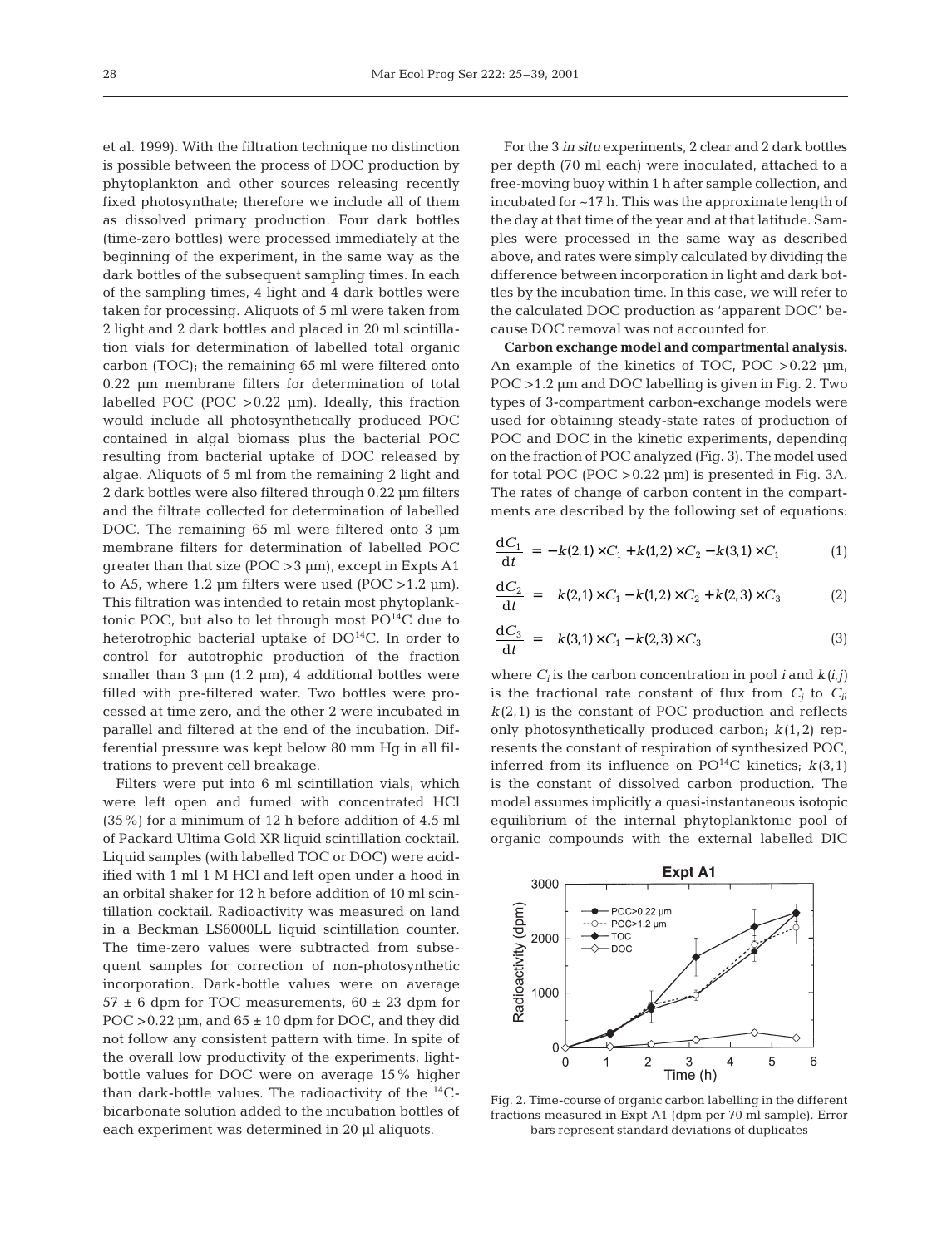

Fig. 3. Carbon-exchange models fitted to experimental data of 14C uptake into different fractions. Compartmental models are detailed in 'Materials and methods'. Shaded boxes represent phytoplankton intracellular pools. OCR: internal pool of organic compounds fated for release

(Smith & Platt 1984, Morán & Estrada in press). *k*(2,3) is the constant of heterotrophic removal of released DOC.

A slightly modified model was used for fitting the POC >3 µm and POC >1.2 µm data (Fig. 3B). Basically, the model was the same except for the rate constant of loss from the DOC pool, representing bacterial uptake in both models. Contrary to the flux represented by  $k(2,3)$  in the previous model, in this case the removal of DOC  $[k(0,3)]$  did not return to the POC > 3 µm pool because, as the fractionation tests showed (see below), only a small percentage of bacteria were retained by the 3 µm filters.

The production rates of POC  $>3$  and  $>1.2$  µm were sometimes higher than the corresponding POC  $>0.22$  µm (data not shown). This trend was not significant for POC >1.2 µm versus POC >0.22 µm (paired *t*-test,  $p = 0.41$ ,  $n = 4$ , but was so for POC > 3  $\mu$ m versus POC  $>0.22$  µm (paired *t*-test,  $p = 0.02$ ,  $n = 15$ ), being 17% higher on average. In the parallel experiments with pre-filtered water the percentage of total POC production due to small cells was  $1.9 \pm 1.0\%$  (SE) for cells passing through 1.2  $\mu$ m filters and 7.3  $\pm$  3.1% for those passing through 3 µm filters. The latter percentage was significantly correlated ( $r = 0.80$ ;  $p = 0.002$ ,  $n = 12$ ) with the percentage of chl  $a < 3$  µm, although values in pre-filtered samples were slightly lower for production than for chl *a*. These results strongly suggest that virtually all primary production was sustained

by phytoplanktonic cells retained by the 3 µm filters and that the differences among filters were due to erratic filtration-related artifacts. In view of this we decided to consider all POC fractions (>0.22, >1.2 and >3 µm) to be equivalent. Hereafter, the highest value found will be considered to be the production rate of POC.

TOC production rates based on directly measured labelled TOC were obtained using a 2-compartment model (not shown) comprising only DIC and TOC. The corresponding equations were:

$$
\frac{dC_1}{dt} = -k(2,1) \times C_1 + k(1,2) \times C_2 \tag{4}
$$

$$
\frac{dC_2}{dt} = k(2,1) \times C_1 - k(1,2) \times C_2 \tag{5}
$$

where  $C_1$  represents carbon content in the DIC pool and  $C_2$  carbon content in the TOC pool. This model accounts for respiration losses of synthesized organic carbon during the incubation time, which are described by the rate constant  $k(1,2)$ . These results were compared with the sum of POC and DOC production rates calculated in the 3-compartment models described above.

A least-squares non-linear models fitting to actual measurements was performed with SAAM II software for kinetic analyses (SAAM Institute, Inc., Washington DC). Data were weighted by the inverse of the standard deviation of duplicates. The model outputs are the values of the  $k(i,j)$  rates (in h<sup>-1</sup>). The corresponding POC and DOC production rates (mgC  $m^{-3}$  h<sup>-1</sup>) were calculated from the  $k(i,j)$  estimates and a concentration of dissolved inorganic carbon (DIC) of  $25000 \,\mathrm{mgC \, m^{-3}}$ , close to the average of DIC values measured in neighbouring Antarctic waters (Álvarez et al. in press). No isotopic discrimination factor was considered for the conversion to carbon units. Percent extracellular release (PER) was calculated as the ratio of DOC production rate to the sum of POC and DOC production rates  $\times$  100.

All statistical procedures, except time-course model fitting, were performed with STATISTICA software. Data were log 10-transformed prior to analysis for attaining normality and homogeneity of variances. All linear regressions were calculated according to Model II (Ricker 1973, 1975).

**Heterotrophic bacteria: abundance and production.** Abundance of heterotrophic bacteria (BN) was determined by flow cytometry according to del Giorgio et al. (1996). Samples of 1.2 ml were taken from the same bottles used for estimating bacterial production and immediately fixed with  $1\%$  paraformaldehyde  $+0.05\%$  glutaraldehyde and stored frozen in liquid  $N_2$  until analysis. After the cruise, the samples were thawed, stained with Syto13 (Molecular Probes) at 2.5 µM and run through a FACSCalibur (Becton & Dickinson) flow cytometer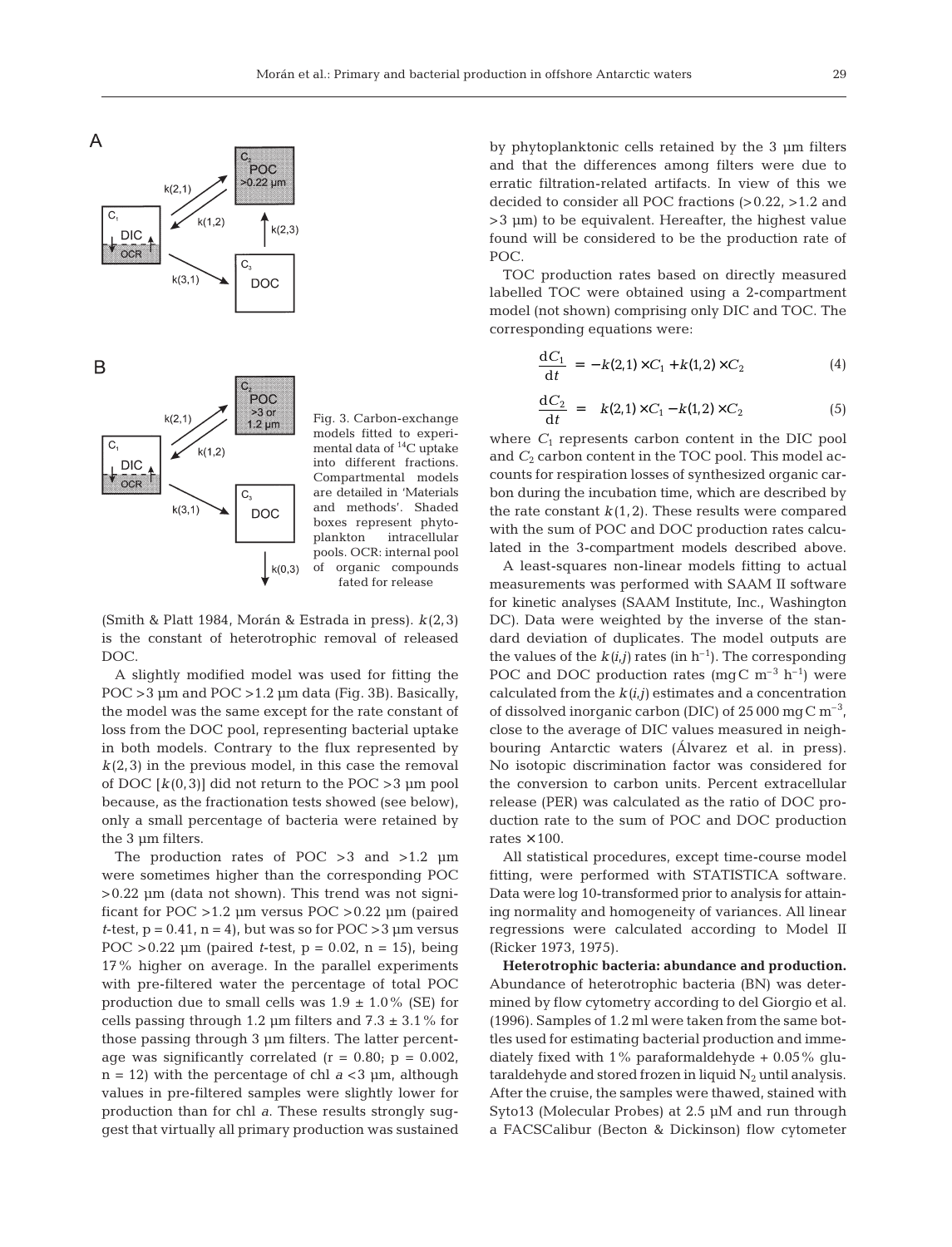equipped with a laser emitting at 488 nm. A total of 10 000 events were acquired at low flow rate (~12 µl  $min^{-1}$ ). Fluorescent 0.92 um Polysciences latex beads were added as an internal standard, and their concentration was used to calculate the concentration of picoplanktonic cells in the sample. Bead standard concentration was determined with epifluorescence microscopy. Their signature in plots of side scatter (SSC) versus FL1 (green fluorescence) could identify heterotrophic bacteria. The average fluorescence of bacteria, as normalized to that of the beads (relative FL1), is a rough approximation of bacterial size according to Gasol & del Giorgio (2000), who provide a relatively good relationship between relative FL1 and size:

Size 
$$
(\mu m^{-3})
$$
 = 0.0075 + 0.11 relative FL1  $(r^2 = 0.66; n = 20)$ 

Bacterial carbon content was in turn calculated using the carbon to volume relationships derived by Norland (1993) from the data of Simon & Azam (1989):

$$
pgC cell^{-1} = 0.12 \times (\mu m^3 cell^{-1})^{0.7}
$$

and total bacterial biomass (BB,  $mqC$  m<sup>-3</sup>) was calculated as the product of BN and bacterial carbon content.

The production rate of heterotrophic bacteria (BHP) was estimated at the beginning and at the end of each  $^{14}$ C uptake experiment with water taken from additional bottles of the same type as those used for primary production and incubated in parallel. In order to test for the possible effect of inhibiting phytoplankton activity, and hence cutting down the supply of labile dissolved substrates, BHP and BN were also determined in water from dark bottles (at the end of the incubation period) and in water previously filtered by 1.2 or 3 µm Millipore membrane filters, contained in additional light bottles (both at the beginning and at the end of the incubation). Filtration through 1.2 µm (in Expts A1 to A5) or 3 µm (A6 to A21) filters was expected to remove autotrophic cells. No prochlorophytes (*Prochlorococcus* sp.) or cyanobacteria (*Synechococcus* sp.) were found, in agreement with other reports for the Southern Ocean (e.g. Marchant et al. 1987). Only a few picoeukaryotes were detected by flow cytometry, and their numbers were not quantified.

BHP was estimated with the radioactive  $(^3\text{H})$  leucineincorporation method (Kirchman 1993) in 1.2 ml samples incubated in Eppendorf vials (Smith & Azam 1992). 40 nM leucine was added to 4 vials plus 2 TCA-killed controls. This leucine concentration was found to be saturating in previous concentration-dependent incorporation experiments performed in these waters. The Eppendorf vials were incubated in the dark at temperatures within ±0.5°C of the *in situ* temperatures. Incubations lasted from 2 to 5 h in accordance with results of linearity experiments carried out during the cruise. Leucine incorporation rates were converted to carbon

units by using the theoretical conversion factor of 3.1 kgC molleu<sup>-1</sup> (Simon & Azam 1989), except where otherwise stated. Therefore, the calculated BHP should be regarded as a maximal estimate. The total requirements of organic carbon by heterotrophic bacteria or bacterial carbon demand (BCD) was calculated as BCD = BHP/BGE, with a bacterial growth efficiency (BGE) of 14% (Carlson et al. 1998).

Finally, we measured phytoplankton-bacterioplankton coupling as the statistical correlation between bacterial heterotrophic production and dissolved primary production.

#### **RESULTS**

## **Chlorophyll** *a*

Total chl *a* values were low (Table 1), exceeding 1 mg chl  $a$  m<sup>-3</sup> on just 2 occasions (Expts A2 and B3). Mean  $(±$ SE) chl *a* concentration for all experiments was  $0.45 \pm$ 0.07 mg  $m^{-3}$ , ranging from 0.11 to 2.12 mg  $m^{-3}$ . For Expts A1 to A5, the percentage of chl *a* in the <1.2  $\mu$ m fraction was  $6.2 \pm 1.7\%$ . For the rest of experiments, chl *a* in the <3 µm fraction amounted to  $9.7 \pm 1.4\%$  of the total. These values were comparable to the 6% estimate of the fraction of picophytoplanktonic biomass in the Southern Ocean given by Kang & Lee (1995).

#### **Primary production (kinetic experiments)**

The estimated production rates of total (TOC-pr), particulate (POC-pr) and dissolved organic carbon (DOC-pr) obtained after compartmental model fitting are shown in Table 2. The linear regression between the production rates of POC + DOC versus TOC  $[log (POC-pr + DOC-pr) = -0.04 + 0.87 log TOC-pr; r<sup>2</sup> =$ 0.88;  $P < 0.000001$ ; n = 18] yielded a slope which was not significantly different from 1 (Model II 95% confidence limits= 0.73 to 1.05), leading us to conclude that there were no systematic artifacts due to filtration.

Primary productivity ranged from 0.1 to  $\sim$  2 mg C m<sup>-3</sup>  $h^{-1}$ , with mean values of 0.51 mgC m<sup>-3</sup> h<sup>-1</sup> for TOC, 0.45 mgC  $m^{-3}$  h<sup>-1</sup> for POC and 0.06 mgC  $m^{-3}$  h<sup>-1</sup> for DOC (Table 2). Mean  $(\pm SE)$  productivity indices normalized to chl *a* were  $1.09 \pm 0.10 \text{ mgC (mgchl } a)^{-1} \text{h}^{-1}$  for TOC, 1.00  $\pm$  0.09 mgC (mgchl *a*)<sup>-1</sup> h<sup>-1</sup> for POC and 0.15  $\pm$ 0.03 mg C (mg chl  $a$ )<sup>-1</sup> h<sup>-1</sup> for DOC. The rate of dissolved primary production relative to total primary production or percent extracellular release (PER) ranged between 4.6 and 32.5%, with an average of 12.5% (Table 2).

The production rates of TOC and POC were highly correlated to total chl *a* (Fig. 4A), as described by the following regression equations: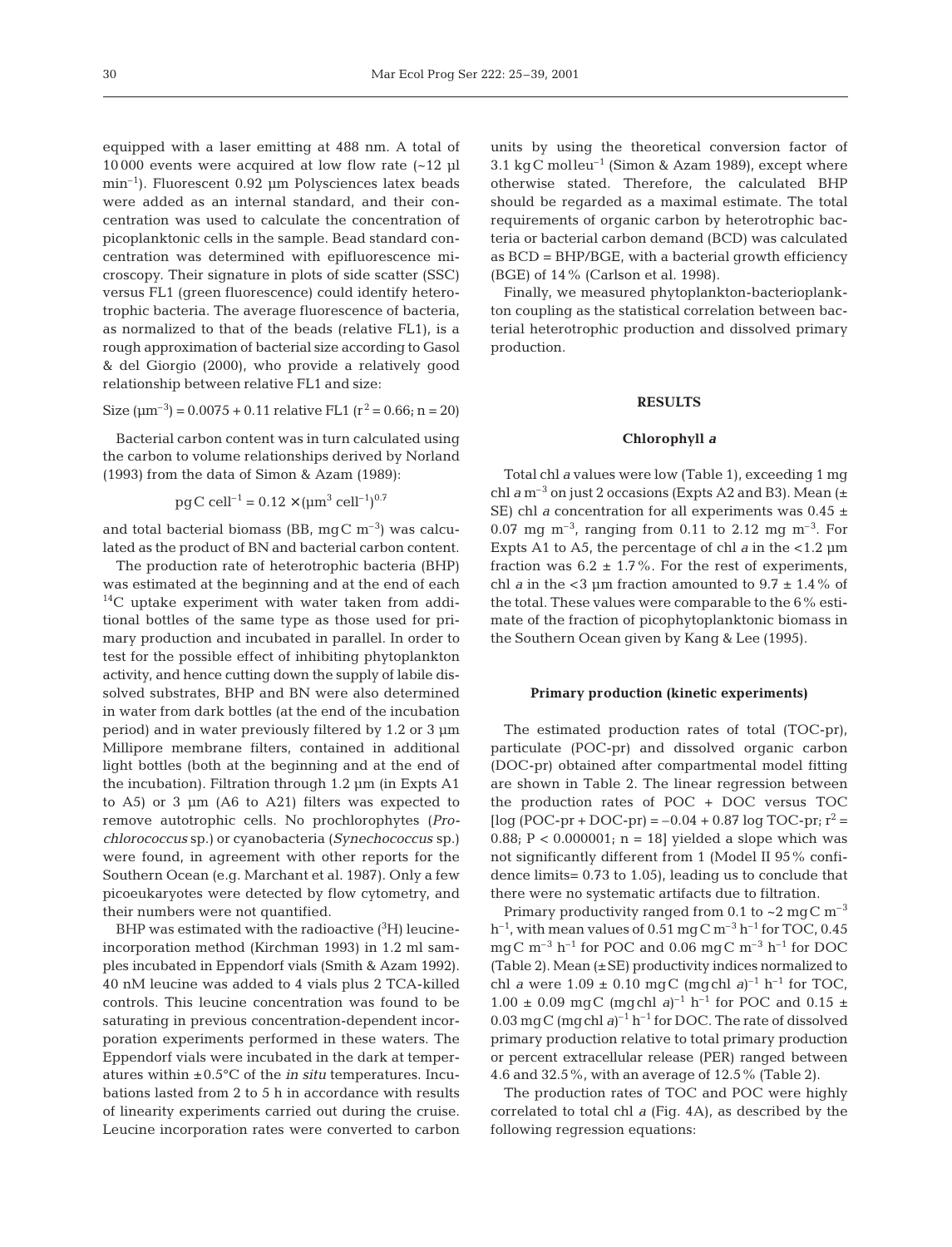Table 2. Rates (±SD of estimates) of phytoplankton TOC, POC and DOC production after fitting the compartmental models detailed in 'Materials and methods'. Percent extracellular release (PER), calculated as DOC-pr/(POC-pr + DOC-pr), is also given. POC-pr is the largest value of all POC fractions measured (>0.22, >1.2 or >3 µm). –: no data

| Expt            | TOC-pr<br>$\rm (mgC \; m^{-3} \; h^{-1})$ | POC-pr<br>$\rm (mqC~m^{-3}~h^{-1})$ | $DOC-pr$<br>$(mgC m^{-3} h^{-1})$ | PER<br>(%) |
|-----------------|-------------------------------------------|-------------------------------------|-----------------------------------|------------|
| A <sub>1</sub>  | $0.43 \pm 0.06$                           | $0.50 \pm 0.01$                     | $0.04 \pm 0.00$                   | 6.8        |
| A2              | $1.80 \pm 0.11$                           | $2.02 \pm 0.12$                     | $0.12 \pm 0.06$                   | 5.6        |
| A <sub>3</sub>  | $0.36 \pm 0.01$                           | $0.27 \pm 0.02$                     | $0.04 \pm 0.03$                   | 12.0       |
| AA              | $0.57 \pm 0.01$                           | $0.52 \pm 0.00$                     | $0.03 \pm 0.00$                   | 4.6        |
| A <sub>5</sub>  | $0.55 \pm 0.13$                           | $0.48 \pm 0.07$                     | $0.04 \pm 0.07$                   | 8.2        |
| A6              | $0.26 \pm 0.05$                           | $0.26 \pm 0.01$                     | $0.02 \pm 0.00$                   | 6.9        |
| A7              | $0.35 \pm 0.02$                           | $0.24 \pm 0.03$                     | $0.03 \pm 0.01$                   | 12.2       |
| A8              | $0.40 \pm 0.02$                           | $0.27 \pm 0.01$                     | $0.06 \pm 0.02$                   | 18.0       |
| A <sub>9</sub>  | $0.23 \pm 0.05$                           | $0.18 \pm 0.00$                     | $0.01 \pm 0.00$                   | 7.2        |
| A10             | $0.15 \pm 0.01$                           | $0.15 \pm 0.00$                     | $0.02 \pm 0.00$                   | 13.5       |
| A <sub>11</sub> | $0.86 \pm 0.01$                           | $0.72 \pm 0.03$                     | $0.04 \pm 0.01$                   | 5.7        |
| A12             | $1.19 \pm 0.05$                           | $0.84 \pm 0.02$                     | $0.12 \pm 0.04$                   | 11.8       |
| A13             | $0.31 \pm 0.06$                           | $0.37 \pm 0.01$                     | $0.09 \pm 0.06$                   | 19.2       |
| A14             | $0.21 \pm 0.01$                           | $0.37 \pm 0.01$                     | $0.02 \pm 0.00$                   | 6.3        |
| A15             | $0.24 \pm 0.00$                           | $0.35 \pm 0.03$                     |                                   |            |
| A16             | $0.23 \pm 0.01$                           | $0.23 \pm 0.01$                     | $0.07 \pm 0.03$                   | 24.7       |
| A17             | $1.37 \pm 0.07$                           | $0.66 \pm 0.06$                     | $0.21 \pm 0.01$                   | 24.2       |
| A18             | $0.32 \pm 0.02$                           | $0.36 \pm 0.00$                     |                                   |            |
| A19             | $0.11 \pm 0.02$                           | $0.07 \pm 0.02$                     |                                   |            |
| A20             | $0.10 \pm 0.01$                           | $0.09 \pm 0.00$                     | $0.05 \pm 0.00$                   | 32.5       |
| A21             | $0.67 \pm 0.11$                           | $0.49 \pm 0.01$                     | $0.03 \pm 0.01$                   | 5.5        |
| Mean            | 0.51                                      | 0.45                                | 0.06                              | 12.5       |
| (SE)            | (0.10)                                    | (0.09)                              | (0.01)                            | (1.9)      |

 $log TOC-pr = 0.10 + 1.20 log chl a (r^2 = 0.78,$  $p < 0.001$ ,  $n = 21$ 

log POC-pr =  $0.04 + 1.17$  log chl *a* ( $r^2 = 0.72$ ,  $p < 0.001$ ,  $n = 21$ 

The production rate of DOC was not significantly related to chl  $a$  ( $p = 0.15$ ) but was significantly correlated to TOC and POC production rates  $(r = 0.60)$ ,  $p = 0.0084$  for TOC-pr;  $r = 0.52$ ,  $p = 0.027$  for POC-pr; n = 18). The linear regression between POC and DOC production rates (Fig. 4B) was:

$$
log \, DOC-pr = -0.92 + 1.00 \, log \, POC-pr \, (r^2 = 0.27, \n p = 0.027, n = 18)
$$

#### **Primary production (***in situ* **incubations)**

The chl *a* concentrations and hourly TOC and POC production rates in the *in situ* Expts B1 and B2 (Fig. 5A), carried out at the same station as Expt A16 on consecutive days, were within the range found in that experiment. However, Expt B3 showed higher chl *a* concentrations  $(>2 \text{ mgchl } a \text{ m}^{-3})$  and primary production rates (TOC-pr  $>$  3 mg C m<sup>-3</sup> h<sup>-1</sup> at 10 m) than the correspond-



Δ

Fig. 4. Relationships between concentration of chlorophyll *a* and production rates of TOC and POC (A), and between rates of POC and DOC production (B) by phytoplankton in the kinetic experiments

ing kinetic Expt A17 carried out at the same station 12 h after water sampling for *in situ* determinations.

Integrated chl *a* down to 80 m depth was similar in Expts B1 and B2 (30.2 and 28.1 mgchl  $a$  m<sup>-2</sup>, respectively) and reached 123.4 mgchl  $a$  m<sup>-2</sup> in Expt B3. Assuming a C:chl *a* ratio of 100 (Hewes et al. 1990), the corresponding phytoplankton biomass values in carbon units would be 3023, 2813 and 11527 mgC  $m^{-2}$ , respectively. Daily-integrated values of primary production (PP<sub>int</sub>), calculated as hourly rates multiplied by  $17$ (daylight length) varied accordingly.  $PP_{int}$  values for TOC (and POC) data were 265.7 (223.5) mgC m<sup>-2</sup> d<sup>-1</sup> in Expt B1, 262.5 (217.7) mg C m<sup>-2</sup> d<sup>-1</sup> in B2 and 888.8 (727.8) mg C m<sup>-2</sup> d<sup>-1</sup> in B3. Apparent water-column-integrated PER, calculated from the difference between PP<sub>int</sub> estimates for TOC and POC, was similar for the 3 experiments: 15.9% (B1), 17.1% (B2) and 18.3% (B3).

## **Heterotrophic bacteria: abundance and production**

The abundance of heterotrophic bacteria (BN) in the water samples used for the experiments ranged from  $1.34 \times 10^5$  to  $1.07 \times 10^6$  cells ml<sup>-1</sup>, with an average of  $5.05 \times 10^5$  cells ml<sup>-1</sup> (Table 3), all numbers correspond-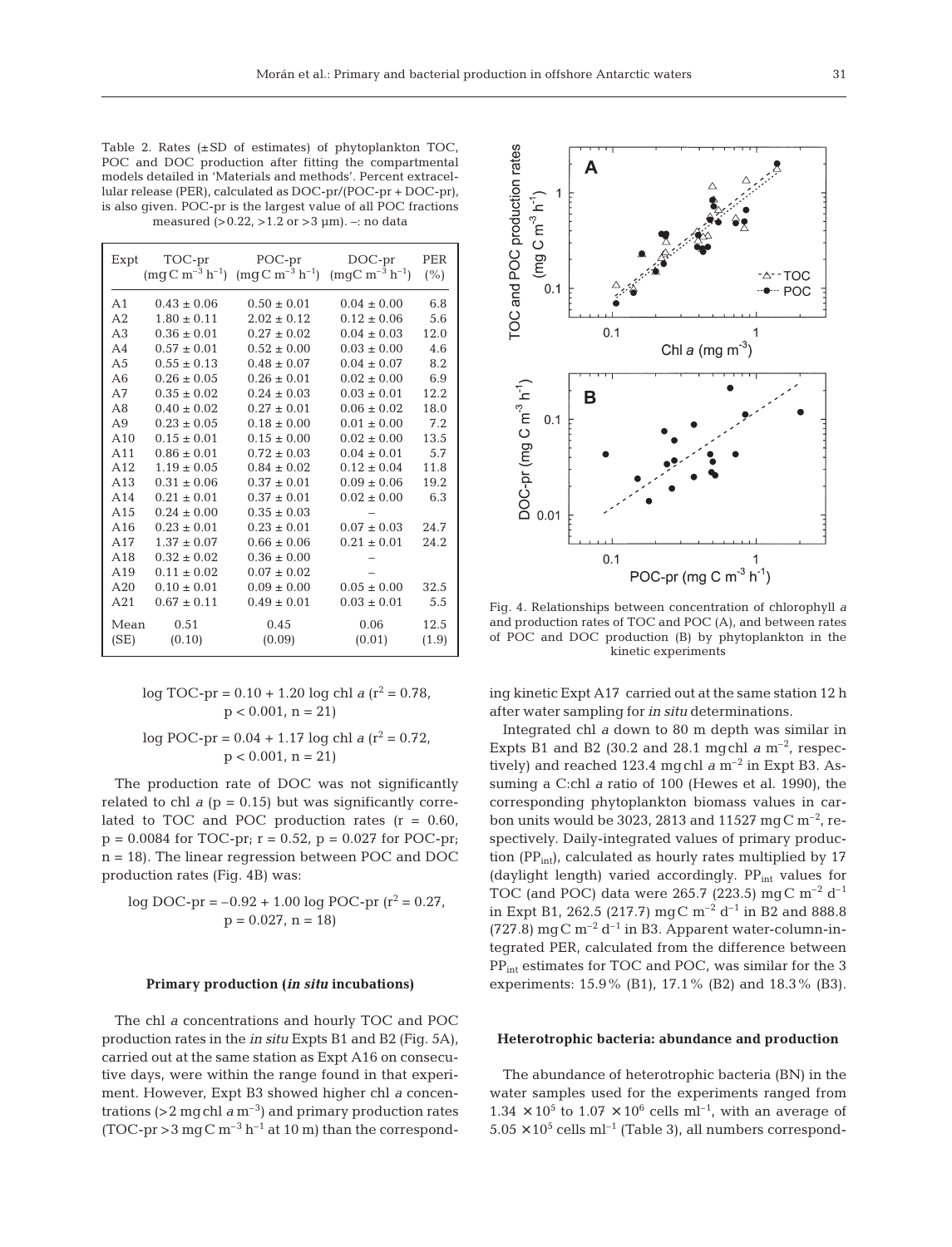

Fig. 5. (A) Vertical distribution of chl *a* and production rates of TOC and POC at the 3 *in situ* stations (note different scales for Stn B3); (B) heterotrophic bacterial abundance (BN) and production (BHP) at the same stations (bacterial variables at Stn B2 correspond to CTD cast made 3 h later at the same position)

ing to light bottles. No BN difference was observed between light and dark bottles after incubation (loglog, paired *t*-test,  $p = 0.40$ ,  $n = 19$ . After filtration through 1.2 and 3  $\mu$ m, an average of 62  $\pm$  16% (SD) and  $88 \pm 16\%$ , respectively, of total BN passed to the filtrate. Filtration through 0.22 µm recovered virtually all heterotrophic bacteria onto the filter, as the average number passing through this filter was  $2 \pm 2\%$  of the whole-water values (Table 3).

Bacterial heterotrophic production (BHP) values of the whole and the pre-filtered water samples, measured both at the beginning and at the end of the corresponding primary production experiments, are shown in Table 4. No significant differences were observed between the values at the beginning and at the end of the experiments, either for the whole (paired *t*-test,  $p = 0.41$ ) or pre-filtered (paired *t*-test,  $p = 0.55$ ) sam-

ples. The BHP values of the incubated light and dark bottles were also not significantly different (paired *t*-test,  $p = 0.93$ , suggesting that, at least during the incubation period, conditions preventing primary production (dark bottles) did not markedly affect bacterial response. The initial whole-sample BHP values were more variable than BN, ranging from 0.77 to 14.25  $\mu$ gC m<sup>-3</sup> h<sup>-1</sup>, with an average of 4.79  $\mu$ gC m<sup>-3</sup> h<sup>-1</sup>. Pre-filtration through 1.2 and 3 µm filters, and hence the removal of most phytoplanktonic cells, had no apparent effect on bacterial activity (Table 4). Although at low values of BHP (approx.  $< 0.005$  mgC m<sup>-3</sup> h<sup>-1</sup>) an increase was observed in the BHP of samples pre-filtered through 3 µm (Fig. 6), the difference between the estimated BHP in the whole and filtered samples was not significant (paired *t*-test;  $p = 0.55$ ,  $n = 5$  for 1.2  $\mu$ m filters;  $p = 0.30$ ,  $n = 15$  for 3  $\mu$ m filters).

Turnover rates of the heterotrophic bacterial compartment, as indicated by the ratio between production and biomass (Table 5) corresponded to mean doubling times longer than 50 d, compared with the ~6 d for phytoplankton.

In the 3 *in situ* experiments, BN ranged from  $1.48 \times$  $10^5$  to  $1.46 \times 10^6$  cells ml<sup>-1</sup> (Fig. 5B), with maximal abundances at 40 m in Expts B1 and B2 and a fairly

Table 3. Heterotrophic bacterial abundance measured in whole (unfiltered) light bottles (BN). Also shown are percentages (with respect to BN) of bacteria in the dark bottles (D/L) and passing the filters  $(F/L)$ : 1.2 µm (Expts A1–A5), 3 µm (Expts A6–A21) and 0.22 µm (Expts A1–A21). See 'Materials and methods' for details. –: no data

| Expt           | BN<br>$(10^5 \text{ cells ml}^{-1})$ $(\%)$ |        | $(\% )$ | $(\% )$ | D/L F/L 1.2 µm F/L 3 µm F/L 0.22 µm<br>$(\%)$ |
|----------------|---------------------------------------------|--------|---------|---------|-----------------------------------------------|
| A1             | 7.05                                        | 107.9  | 55.2    |         | 3.9                                           |
| A <sub>2</sub> | 3.97                                        | 118.8  | 76.9    |         | 1.6                                           |
| A <sub>3</sub> | 4.39                                        | 122.5  | 68.1    |         | 1.6                                           |
| A <sub>4</sub> | 5.22                                        | 99.8   | 38.6    |         | 0.6                                           |
| A <sub>5</sub> | 9.56                                        | 100.8  | 73.5    |         | 1.2                                           |
| A6             | 10.67                                       | 69.0   |         | 70.6    | 0.3                                           |
| A7             | 4.36                                        | 108.1  |         | 82.9    | 1.7                                           |
| A8             | 1.34                                        | 114.5  |         |         | 4.1                                           |
| A <sub>9</sub> | 4.71                                        | 82.9   |         | 83.7    | 1.1                                           |
| A10            | 5.30                                        | 104.9  |         | 83.0    | 1.2                                           |
| A11            | 3.03                                        | 91.3   |         | 67.7    | 1.4                                           |
| A12            | 6.44                                        | 103.9  |         | 85.8    | 1.4                                           |
| A13            | 1.76                                        | 118.9  |         | 100.8   | 8.6                                           |
| A14            | 2.99                                        | 138.6  |         | 78.7    | 0.9                                           |
| A15            | 3.60                                        | 80.7   |         | 127.1   | 2.3                                           |
| A16            | 2.96                                        | 106.3  |         | 78.9    | 1.3                                           |
| A17            | 6.69                                        | 99.4   |         | 93.7    | 2.8                                           |
| A18            | 7.02                                        | 105.9  |         | 88.2    | 1.7                                           |
| A19            | 4.97                                        | 111.7  |         | 101.9   | 2.0                                           |
| A20            |                                             |        |         |         |                                               |
| A21            |                                             |        |         |         |                                               |
| Mean           | 5.05                                        | 104.5  | 62.4    | 87.9    | 2.1                                           |
| (SD)           | (2.43)                                      | (16.0) | (15.7)  | (15.5)  | (1.9)                                         |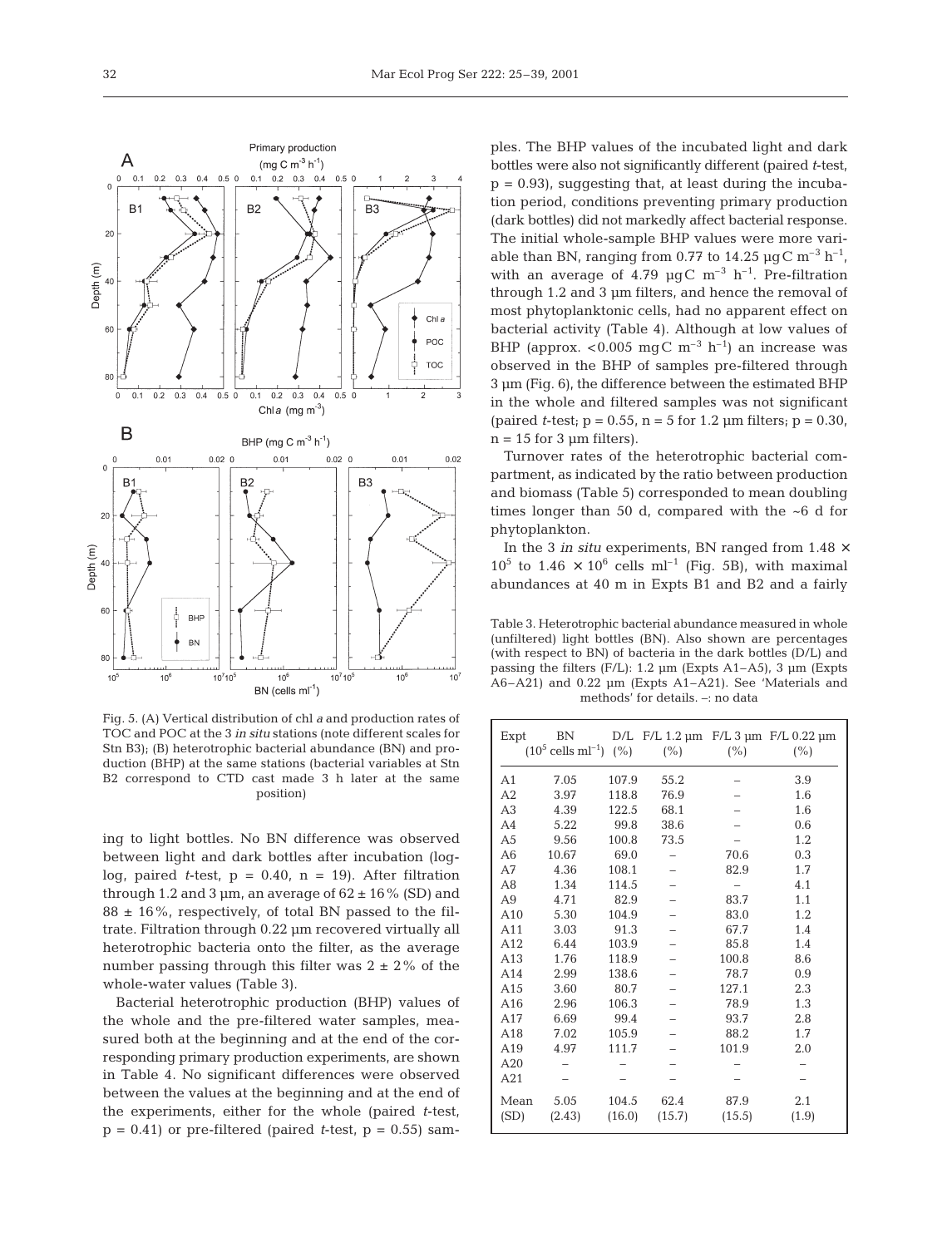Table 4. Rate of bacterial heterotrophic production ( $\mu$ gC m<sup>-3</sup>  $h^{-1}$ ) in the various treatments.  $t = 0$ : initial, whole sample; L  $t = f$ : final, whole sample;  $D t = f$ : final, whole sample, dark bottles;  $F t = 0$ : initial, pre-filtered sample;  $F t = f$ : final, pre-filtered sample. –: no data

| Expt                    | - BHP   |       |       |                                   |                          |  |  |
|-------------------------|---------|-------|-------|-----------------------------------|--------------------------|--|--|
|                         | $t = 0$ |       |       | $L t = f D t = f F t = 0 F t = f$ |                          |  |  |
| Filtered through 1.2 µm |         |       |       |                                   |                          |  |  |
| A1                      | 3.6     | 3.0   | 7.9   | 2.0                               | 2.8                      |  |  |
| A <sub>2</sub>          | 4.3     | 8.5   | 5.8   | 2.4                               | 5.1                      |  |  |
| A <sub>3</sub>          | 1.7     | 0.6   | 1.7   | 5.2                               | 3.2                      |  |  |
| A <sub>4</sub>          | 3.0     | 9.4   | 12.6  | 30.6                              | 2.9                      |  |  |
| A <sub>5</sub>          | 2.2     | 1.8   | 6.8   | 1.5                               | 2.3                      |  |  |
| Mean $A1 - A5$          | 3.0     | 4.7   | 7.0   | 8.3                               | 3.3                      |  |  |
| (SE)                    | (0.5)   | (0.9) | (0.9) | (5.6)                             | (0.5)                    |  |  |
| Filtered through 3 µm   |         |       |       |                                   |                          |  |  |
| A6                      | 12.2    | 2.9   | 1.2   | 6.0                               | 5.3                      |  |  |
| A7                      | 2.2     | 3.5   | 3.8   | 9.4                               | 2.6                      |  |  |
| A8                      | 9.4     | 4.5   | 9.0   | $\overline{\phantom{0}}$          | $\overline{\phantom{0}}$ |  |  |
| A9                      | 1.1     | 6.9   | 1.4   | 1.0                               | 3.0                      |  |  |
| A10                     | 5.9     | 5.6   | 2.8   | 5.0                               | $\overline{\phantom{0}}$ |  |  |
| A11                     | 4.5     | 13.5  | 3.1   | 2.5                               | 25.9                     |  |  |
| A12                     | 6.9     | 12.8  | 9.1   | 4.6                               | 4.6                      |  |  |
| A13                     | 9.7     | 11.5  | 4.7   | 16.1                              | 2.8                      |  |  |
| A14                     | 1.2     | 3.1   | 6.2   | 3.0                               | 24.9                     |  |  |
| A15                     | 1.2     | 1.6   | 2.3   | 2.1                               | 9.9                      |  |  |
| A16                     | 14.3    | 2.1   | 14.5  | 6.6                               | 11.0                     |  |  |
| A17                     | 8.8     | 6.4   | 9.2   | 9.7                               | 14.1                     |  |  |
| A18                     | 2.2     | 2.9   | 2.1   | 1.7                               | 3.0                      |  |  |
| A19                     | 0.8     | 1.8   | 2.0   | 2.8                               | 4.7                      |  |  |
| A20                     | 1.9     | 3.0   | 2.5   | 3.6                               | 4.7                      |  |  |
| A21                     | 3.5     | 5.5   | 2.6   | 5.7                               | 6.3                      |  |  |
| Mean A5-A21             | 5.4     | 5.5   | 4.8   | 5.3                               | 8.8                      |  |  |
| (SE)                    | (1.1)   | (1.0) | (0.9) | (1.0)                             | (2.1)                    |  |  |
| Mean A1-A21             | 4.8     | 5.3   | 5.3   |                                   |                          |  |  |
| (SE)                    | (0.9)   | (0.8) | (0.8) |                                   |                          |  |  |

homogeneous distribution in B3. BHP was below 0.01 mgC  $m^{-3}$  h<sup>-1</sup> throughout the water column in Expts B1 and B2, and reached  $\sim 0.02$  mgC m<sup>-3</sup> h<sup>-1</sup> in Expt B3. Consistently higher BHP values were found in the latter, in accordance with the higher primary production rates also found at this station. Integrated values of bacterial biomass  $(BB<sub>int</sub>)$  were 473, 944 and 531 mgC m–2 in Expts B1, B2 and B3, respectively. Daily (hourly rates  $\times$  24 h) integrated BHP values (BHP<sub>int</sub>) were 7.03, 12.72 and 25.90 mgC m<sup>-2</sup> d<sup>-1</sup>.

## **Relationships between algae and heterotrophic bacteria**

BHP (here considered for the initial whole-sample values, see Table 4) was not correlated with chl *a*  $(p = 0.22)$ , TOC  $(p = 0.09)$  or POC  $(p = 0.15)$  production rates, but it was positively correlated with DOC production rates ( $r = 0.51$ ,  $p = 0.029$ ,  $n = 18$ ). The relationship with DOC-pr also held when the bacterial produc-



Fig. 6. Relationship between bacterial heterotrophic production in initial, whole samples  $(BHP t = 0)$  and in initial, prefiltered samples (BHP  $F$  t = 0). Linear regression between the <3 µm pre-filtered and the whole BHP was: log BHP < 3 µm  $= -0.50 + 0.76$  log BHP;  $r^2 = 0.48$ ;  $p = 0.004$ ;  $n = 15$ ; slope was not significantly different from 1 (Model II 95% confidence  $\text{limits} = 0.50 \text{ to } 1.17$ 

tion was normalized with respect to bacterial abundance (BHP cell<sup>-1</sup>; r = 0.51, p = 0.043, n = 16). The relationship between BHP and DOC-pr shown in Fig. 7A can be described by the equation:

$$
log BHP = -0.95 + 1.11 log DOC-pr
$$

$$
(r^2 = 0.47, p = 0.002, n = 17)
$$



Fig. 7. Relationships between dissolved primary production (DOC-pr) and bacterial heterotrophic production (BHP) for the kinetic experiments of 14C incorporation and the *in situ* experiments (all depths pooled). Open symbol  $(\Delta)$  in  $(A)$  was excluded from the linear regression, because its high BHP value was attained only in the initial sample (see Table 4, Expt A6)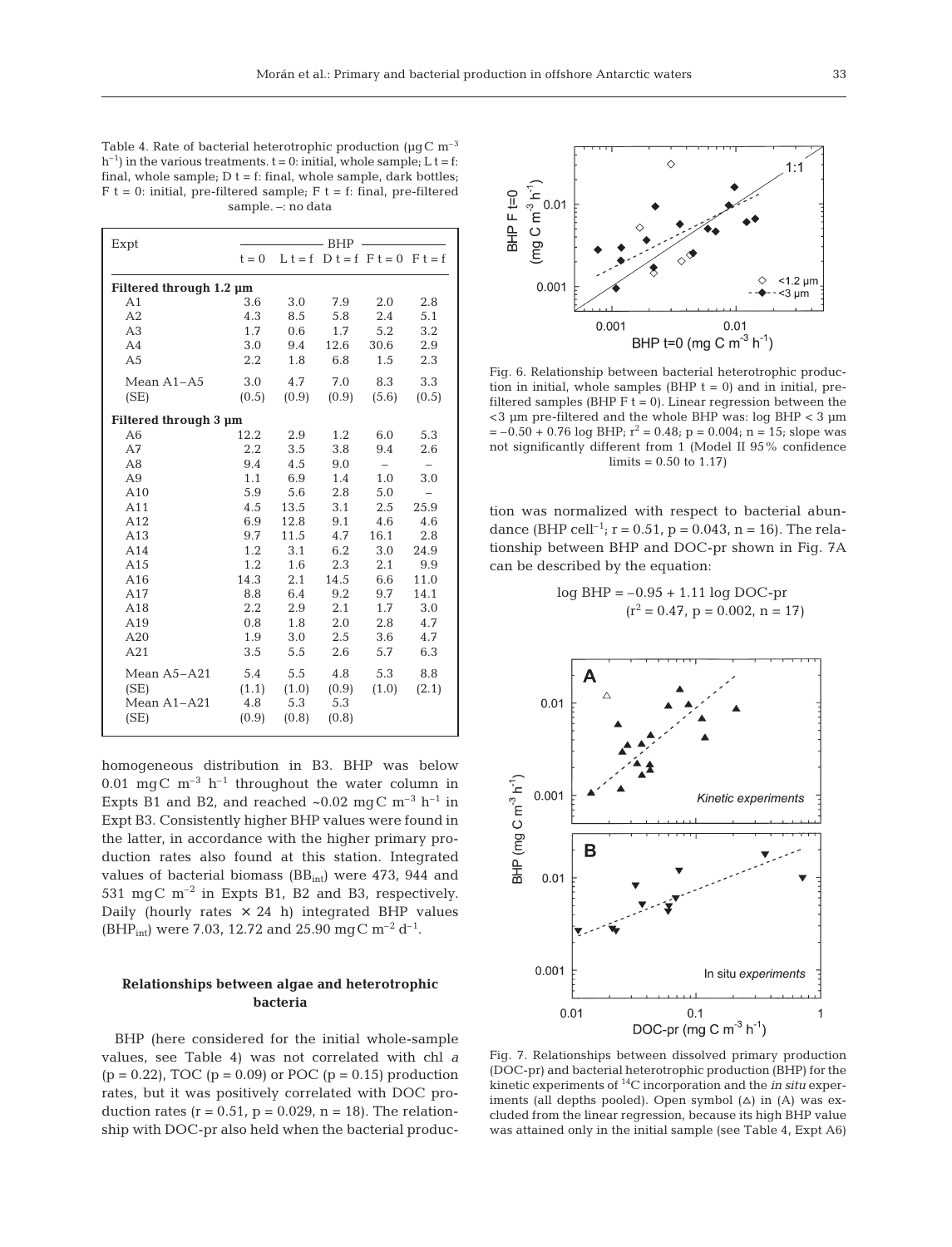Table 5. Ratios (%) of phytoplankton and bacterioplankton biomass (mg C  $\text{m}^{-3}$ ) and production (mg C  $\text{m}^{-3}$  h<sup>-1</sup>) for kinetic and *in situ* experiments. For the *in situ* experiments ratios were calculated from areal integrated values (mg C m<sup>-2</sup>, mg C m<sup>-2</sup> h<sup>-1</sup>). PB: phytoplankton biomass, calculated with C:chl *a* ratio of 100 (Hewes et al. 1990); BB: bacterial biomass; TOC-pr: TOC production rate; DOC-pr: DOC production rate; BHP: bacterial heterotrophic production; BCD: bacterial carbon demand calculated with bacterial growth efficiency of 14% (Carlson et al. 1998); –: no data

|                |     |      |     |      | Expt TOC-pr/PB BHP/BB BHP/TOC-pr BHP/DOC-pr BCD/DOC-pr |
|----------------|-----|------|-----|------|--------------------------------------------------------|
| A <sub>1</sub> | 0.5 | 0.03 | 0.9 | 10.0 | 71                                                     |
| A2             | 1.3 | 0.06 | 0.2 | 3.7  | 26                                                     |
| A <sub>3</sub> | 0.8 | 0.02 | 0.5 | 4.6  | 33                                                     |
| A4             | 1.2 | 0.03 | 0.5 | 11.8 | 84                                                     |
| A <sub>5</sub> | 0.8 | 0.01 | 0.4 | 5.1  | 37                                                     |
| A <sub>6</sub> | 0.6 | 0.07 | 4.7 | 63.5 | 454                                                    |
| A7             | 0.8 | 0.03 | 0.6 | 6.6  | 48                                                     |
| A <sub>8</sub> | 1.0 | 0.39 | 2.4 | 15.7 | 112                                                    |
| A <sub>9</sub> | 1.0 | 0.01 | 0.5 | 7.5  | 54                                                     |
| A10            | 0.8 | 0.06 | 4.0 | 25.2 | 180                                                    |
| A11            | 1.7 | 0.08 | 0.5 | 11.3 | 81                                                     |
| A12            | 2.4 | 0.06 | 0.6 | 5.8  | 42                                                     |
| A13            | 1.3 | 0.31 | 3.1 | 10.9 | 78                                                     |
| A14            | 1.0 | 0.02 | 0.6 | 4.8  | 34                                                     |
| A15            | 1.0 | 0.02 | 0.5 |      |                                                        |
| A16            | 1.4 | 0.25 | 6.2 | 19.5 | 139                                                    |
| A17            | 1.6 | 0.07 | 0.6 | 4.1  | 30                                                     |
| A18            | 0.8 | 0.02 | 0.7 |      | -                                                      |
| A19            | 1.0 | 0.01 | 0.7 |      | $\overline{\phantom{0}}$                               |
| A20            | 0.7 | nd   | 1.9 | 4.0  | 29                                                     |
| A21            | 1.2 | nd   | 0.5 | 12.6 | 90                                                     |
| Mean           | 1.1 | 0.08 | 1.5 | 12.6 | 90                                                     |
| (SE)           | 0.1 | 0.03 | 0.4 | 3.3  | 24                                                     |
| B1             | 0.5 | 0.06 | 1.9 | 11.8 | 84                                                     |
| B <sub>2</sub> | 0.5 | 0.06 | 3.4 | 20.1 | 144                                                    |
| B <sub>3</sub> | 0.5 | 0.20 | 2.1 | 11.3 | 81                                                     |
| Mean           | 0.5 | 0.11 | 2.5 | 14.4 | 103                                                    |
| (SE)           | 0.0 | 0.05 | 0.5 | 2.9  | 21                                                     |
|                |     |      |     |      |                                                        |

Similarly, BHP in the *in situ* experiments was correlated with the apparent DOC-pr, as described by the regression (Fig. 7B):

$$
log BHP = -1.61 + 0.52 log DOC-pr (r2 = 0.63, \n p = 0.004, n = 11)
$$

but it was not correlated with chl *a*, TOC or POC production rates.

BHP amounted to a small fraction of TOC production rate (Table 5), on average  $1.5 \pm 0.4\%$  (SE) for the kinetic experiments and 2.5 ± 0.5% for the *in situ* experiments. BHP was generally less than 15% of the phytoplanktonic production rate of DOC. If bacteria were taking up all the DOC actually released by algae and depended only on this source of carbon for growth, the bacterial growth efficiency (BGE) would range between 4 and 64%, with an average value of 13% for the kinetic experiments. With a BGE of 14% (Carlson et al. 1998), BCD would be met by DOC production rate

on most occasions, as indicated by the BCD/DOC-pr ratio (Table 5).

# **DISCUSSION**

# **Dissolved and particulate primary production**

The primary production results presented here correspond to the characteristically low values found in offshore Antarctic waters (El-Sayed & Weber 1982, Smith & Sakshaug 1990, Sakshaug et al. 1991), and are in accordance with the low phytoplanktonic biomass found, generally below 0.5 mgchl*a* m–3 (Table 1). Chl *a*normalized total and particulate primary production rates [mean 1.09 and 1.00 mgC (mgchl*a)*–1 h–1, respectively] were in agreement with previously reported ranges of light-saturated photosynthetic rates in Antarctic waters, including some obtained during bloom events (Jacques 1983, Tilzer et al. 1985, Basterretxea & Arístegui 1999). As macronutrients (nitrate, phosphate and silicate) are not limiting in the Weddell and Scotia Seas (Kuparinen & Bjørnsen 1992), low algal biomass and production in offshore waters of these seas may be explained by the limited availability of trace metals such as iron (de Baar et al. 1990) and by light limitation due to relatively deep upper mixed layers (Holm-Hansen & Mitchell 1991).

The use of kinetic experiments and subsequent compartmental analysis allows for the correction of heterotrophic uptake of dissolved compounds during incubation. This should produce more reliable estimates of the phytoplanktonic production rate of DOC (Lancelot 1979, Smith 1982) than end-point experiments. In time-course experiments, bacterial uptake of  $DO<sup>14</sup>C$ should result in a loss of linearity of its increase versus time. This non-linearity was only apparent in 7 out of 18 experiments; the low value of BHP relative to DOCpr (Table 5) could explain the lack of detection of bacterial uptake in most of the experiments.

The average PER found during this study (13%) was the same as the average cross-system value reported by Baines & Pace (1991). Our range of variation for PER (5 to 33%) compared well with the few values known for the Southern Ocean (Tilzer & Dubinsky 1987, Morán & Estrada in press) and with values obtained for other marine environments (see review in Nagata 2000). This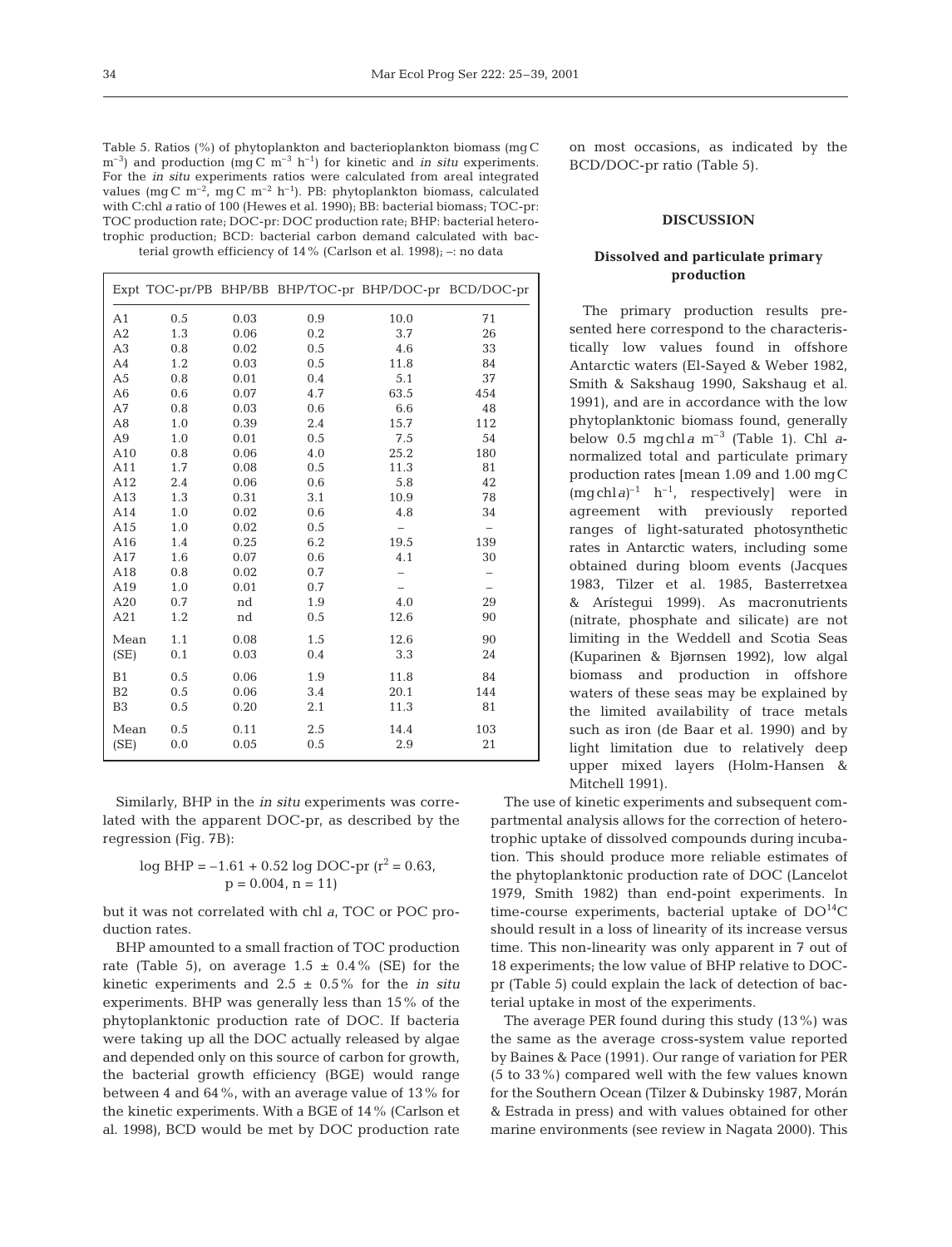observation indicates that, outside bloom areas, Antarctic waters represent no special case (compared to more temperate regions) as far as the relative contribution of dissolved primary production is concerned.

More than 70% of the variance of TOC and POC production rates in the kinetic experiments could be explained by algal biomass as measured by chl *a* (Fig. 4A). In contrast, the variability in phytoplankton DOC release rates was only significantly explained by the production rates of TOC (Fig. 4B) and POC, and showed no relationship with chl *a*. Along with previous reports (e.g. Verity 1981, Baines & Pace 1991), this result suggests that the amount of recently photosynthesized products is a key factor determining the amount that becomes subsequently released extracellularly. Hu & Smith (1998) reached a similar conclusion with respect to the production of dissolved organic nitrogen (DON) in the Ross Sea. According to Baines & Pace (1991), if organic compounds were passively released as a consequence of their concentration gradient across the membrane (Bjørnsen 1988), the rate of dissolved primary production should be correlated to a surrogate of the total cellular surface area such as cell size or chl *a* concentration, which tends to be positively correlated with cell size (Chisholm 1992). Therefore, our results might indirectly support the hypothesis of a transport-mediated system rather than passive diffusion (Bjørnsen 1988) as the principal mechanism of DOM release. The precise mechanisms involved in phytoplanktonic extracellular release, however, remain open, including for example the possible role of protozoan grazers in the appearance of labelled DOC (Bird & Karl 1999).

#### **Heterotrophic bacteria: abundance and production**

Abundances of heterotrophic bacteria in our samples were similar to other values for the same and adjacent areas (Fuhrman & Azam 1980, Sullivan et al. 1990, Bird & Karl 1991, Karl et al. 1991, Vaqué et al. unpubl. data) and varied little in comparison to bacterial activity. The calculation of BHP involves a critical step, which is the choice of an appropriate conversion factor (CF) to convert leucine or thymidine incorporation rates into carbon units. With the widely adopted theoretical CF of 3.1 kgC molleu<sup>-1</sup> (Simon & Azam 1989), the BHP estimates obtained (mean 0.005 mgC  $m^{-3}$  h<sup>-1</sup>, Table 4) corresponded to the lower end of the range reported for the Antarctic during summer (Tupas et al. 1994, Kähler et al. 1997, Bird & Karl 1999). Use of an empirical and presumably more realistic CF of 0.81 kgC molleu–1 (Pedrós-Alió et al. in press) (representing an average of determinations carried out in a previous cruise in the Gerlache and

Bransfield Straits) would have resulted in almost 4 times lower values of BHP. Even with the highest CF, BHP comprised a very small fraction of total primary production in this survey, representing generally less than 1% of the TOC production rate (Table 5), a value close to the ratios reported by Bird & Karl (1999) for the Gerlache Strait spring bloom. This percentage has been shown to vary during the growth season (Cota et al. 1990), but values below 5% are not very frequent in different regions and seasons in the Southern Ocean (unpubl. data).

The finding that BHP was similar in light and dark bottles (Table 4) and in pre-filtered and whole unmanipulated samples suggests that at the time-scale of the incubations the likely cut-off in the supply of algal DOC due to darkness or exclusion of algae was not important enough to limit BHP. The lack of clear differences between the whole and pre-filtered samples may be related also to 2 possible effects of filtration, acting in opposite directions. Although pore sizes were designed to let bacteria pass through, some bacterial cells were effectively retained by the filters, leading to a decrease in BHP in the filtered water. Filtration, however, could also enrich the filtrate with dissolved organic matter because of cell breakage, especially under oligotrophic situations (Gasol & Morán 1999). The latter phenomenon seems to have occurred in the least productive sites, as BHP was higher in the prefiltered than in the whole samples (Fig. 6).

# **Coupling or uncoupling between phytoplankton and bacterioplankton?**

In the absence of significant allochthonous inputs, the dissolved organic carbon needed for bacterial growth in Antarctic offshore waters should ultimately be derived from the activity of primary producers, regardless of the precise manner in which it is made available: release by actively growing algae, microand mesozooplankton sloppy feeding and excretion, cell lysis, etc. In this paper, phytoplankton-bacterioplankton coupling (i.e. the dependence of bacteria on dissolved compounds supplied by algae) was identified as the existence of a significant relationship between bacterial production and dissolved primary production. We found a positive relationship between the contemporaneous rates of algal DOC and bacterial production in both the kinetic and the *in situ* experiments, in which DOC-pr was estimated indirectly (Fig. 7). A similar result was found for the comparatively higher productivity waters of Bransfield Strait in a 1995–1996 cruise (Morán & Estrada in press). When dissolved primary production and leucine incorporation rates from Bransfield Strait were pooled with those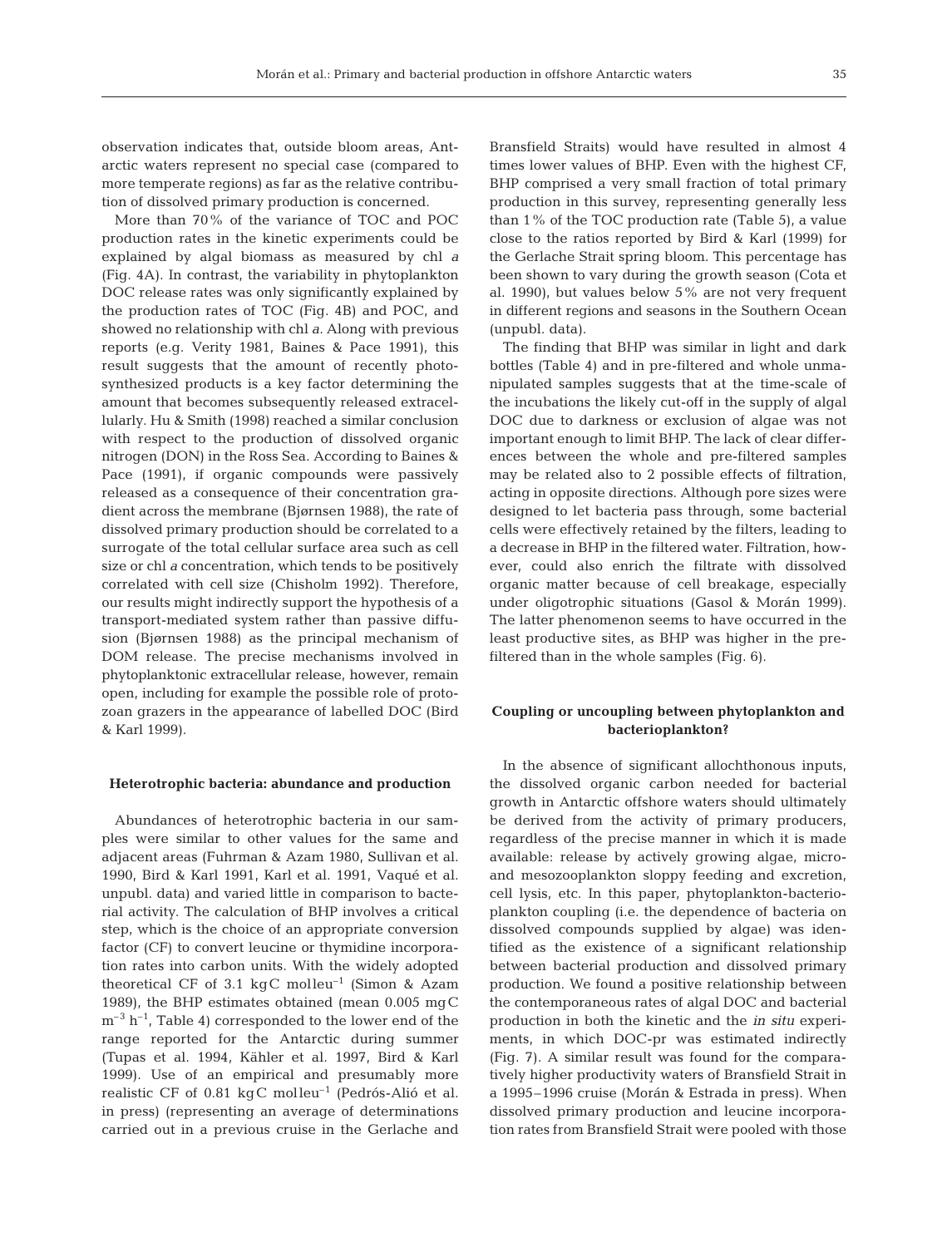presented in this paper, applying the same CF for all data (0.81 kgC molleu–1: Pedrós-Alió et al. in press), a significant linear regression was obtained (Fig. 8), with DOC-pr explaining as much as 82% of the variance in BHP. The significantly <1.0 regression slope (Model II 95% confidence limits 0.64 to 0.85) suggests a stronger dependence of bacteria on phytoplanktonically released products in the more oligotrophic situations.

Based on the statistical relationship between BHP and DOC-pr (Fig. 8), we hypothesize that phytoplankton and bacterioplankton are tightly coupled through DOC of algal origin in Antarctic low-productivity waters. So far, markedly contrasting views have been held regarding the intensity of phytoplankton-bacterioplankton coupling in the Southern Ocean (Kähler et al. 1997, Bird & Karl 1999). The contrast may arise, at least in part, because very different biological situations can be met during the growth season in Antarctic waters. As mentioned in the 'Introduction', several studies have demonstrated significant correlations between variables of phytoplanktonic and bacterioplanktonic biomass and activity in the Antarctic (e.g. Fuhrman & Azam 1980, Cota et al. 1990, Davidson & Marchant 1992), while others have failed to do so (e.g. Billen & Becquevort 1991, Bird & Karl 1991, 1999, Karl et al. 1991, Karl 1993). Overall positive relationships between algal and bacterial variables, using data sets collected across systems, are also common in the literature (e.g. Cole et al. 1988, Baines & Pace 1991, Gasol & Duarte 2000), but these relationships do not necessarily hold at the level of individual ecosystems and at particular times. In our experiments, the absence of a significant correlation between BHP and phytoplankton biomass (as measured by chl *a*) or between BHP and total or particulate primary production could have lead to the erroneous conclusion of lack of coupling. This lack of



Fig. 8. Relationship between dissolved primary production (DOC-pr) and bacterial heterotrophic production (BHP) in non-bloom waters of the Weddell and Scotia Seas (this paper) and Bransfield Strait (December 1995 to January 1996: FRU-ELA cruise). Conversion factor of 0.81 kgC molleu–1 (Pedrós-Alió et al. in press) was used for all data. Regression line is log BHP =  $-1.98 + 0.74$  log DOC-pr;  $r^2 = 0.82$ , p < 0.001, n = 37

correlation may rather indicate, as suggested by Pace & Cole (1996), that little information on the availability of labile organic substrates is provided by either phytoplanktonic standing stock or the rate of production of particulate material. The difficulty of demonstrating a direct link between the phytoplankton and bacterioplankton compartments (Löchte et al. 1997) may thus be largely due to the choice of inappropriate variables. The rate of production of dissolved compounds needs to be considered in order to ascertain the degree of contemporaneous coupling between the 2 planktonic groups.

Whereas in offshore, relatively phytoplankton-poor waters, bacteria seem to depend strongly on DOC released by phytoplankton, Southern Ocean waters harbouring phytoplankton blooms, mostly located in coastal areas (Sullivan et al. 1993), may represent a situation markedly different to that shown here. The seasonal accumulation of dissolved organic matter following *Phaeocystis* spp.-dominated blooms (Bölter & Dawson 1982, Davidson & Marchant 1992, but see Carlson et al. 1998) has been mentioned as evidence for lack of coupling. In our opinion, the observed timelags of about 1 mo between phytoplankton and bacterioplankton peaks of activity (Lancelot et al. 1989, Billen & Becquevort 1991, Karl et al. 1991, unpubl. data) need not be viewed as evidence of lack of bacterial dependence on phytoplanktonic DOC; a likely explanation is that they arise as a consequence of bacteria being incapable of processing these large inputs of DOC fast enough, perhaps due to micronutrient limitation. After the algal peak, predation on phytoplankton would then release the micronutrients needed for bacterial use of the labile DOC produced during the bloom.

Low BHP/TOC-pr ratios such as those presented in this work (range  $0.2$  to  $6\%$ : Table 5) have also sometimes been regarded as an indication of phytoplankton-bacterioplankton uncoupling in the Southern Ocean (e.g. Tupas et al. 1994, Bird & Karl 1999). We present evidence that the Antarctic microbial loop need not be as important in terms of carbon processed through it as it is in other systems (Bird & Karl 1999) for bacteria to be coupled to primary producers. Carlson et al. (1998), who observed comparatively little DOC accumulation after one *Phaeocystis* spp. bloom, argued that the lack of phytoplanktonic DOC could be the cause for limited bacterial growth, as suggested by Karl (1993) and Bird & Karl (1999). We cannot exclude that BHP could have increased with supplementary DOC, as reported by Church et al. (2000) for 3 stations located north of the Subantarctic Front (but not at 54° S, their southernmost station). However, given that our PER values were comparable to those found elsewhere, insufficient phytoplanktonic DOC production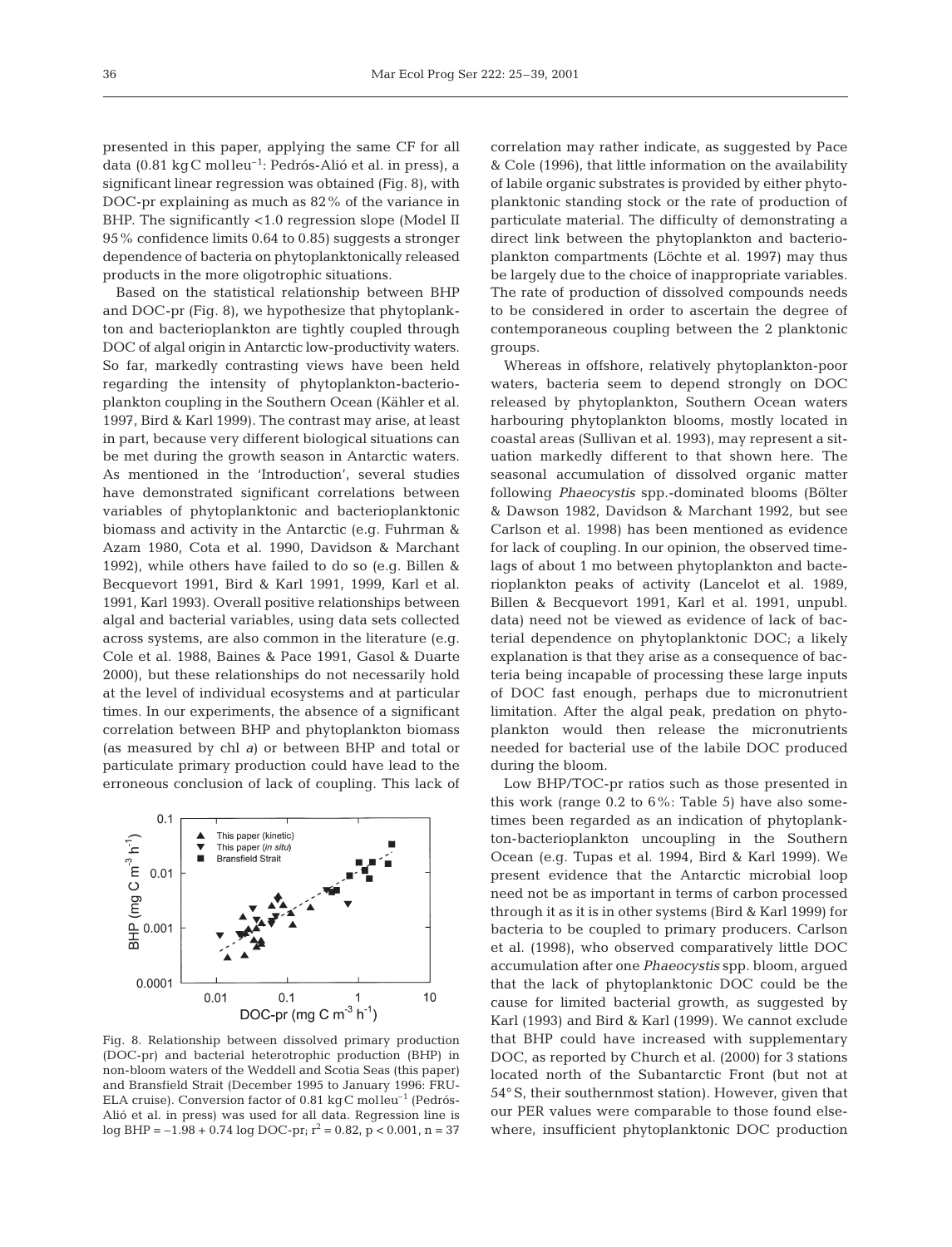cannot be readily given as an explanation of the low BHP values, and it certainly did not cause uncoupling between the activities of both groups (Fig. 8). With a conservative BGE value of 14% (Carlson et al. 1998), roughly half the value (23 to 30%) given in another study in the Antarctic by Kähler et al. (1997), our values for phytoplanktonic DOC production would suffice to meet bacterial carbon demand in offshore waters. With the estimated BHP values shown in Table 4, bacteria would on average process 90% of the DOC actually released by phytoplankton (103% in the *in situ* experiments: Table 5), thus suggesting a fine tuning between release and uptake. On the assumption that other sources of DOC were negligible and heterotrophic bacteria were taking up all the DOC being produced by phytoplankton (i.e. a steady-state system), an average 13% BGE value would be obtained; this is virtually the same as that found by Carlson et al. (1998), but lower than the median ocean estimate of 22% (del Giorgio & Cole 1998). The lack of direct estimates of BGE and leucine CFs for each experiment prevents a definite conclusion, but recently Carlson et al. (1999) provided further evidence of Antarctic BGE estimates higher than 10%. It stems from these results that an accurate knowledge of the leucine conversion factors and the efficiency of bacteria growing on phytoplanktonically released DOC is of critical importance for evaluating the contribution of algae-released products to the total carbon demand of bacterioplankton.

In summary, despite low algal biomass and productivity in offshore Southern Ocean waters, it appears that recently produced algal DOC is sufficient to fuel bacterial growth and metabolism, rendering other potential sources of DOC, such as zooplankton sloppy feeding, unnecessary. The results reported here strongly suggest that Antarctic bacterioplankton and phytoplankton activities are tightly associated through dissolved primary production.

*Acknowledgements.* We thank all the people on board the RV 'Hespérides' for their help and good humour during the cruise. S. Canut provided very helpful advice. This work was supported by a Spanish CICYT grant (ANT96-0866) to Marc A. García. X.A.G.M. acknowledges the receipt of a FPI predoctoral fellowship from the Spanish Ministry of Education and Culture.

#### LITERATURE CITED

- Álvarez M, Ríos AF, Rosón G (in press) Spatio-temporal variability of air-sea carbon dioxide and oxygen fluxes in the Bransfield and Gerlache Straits during austral summer 95–96. Deep-Sea Res Part II
- Baines SB, Pace ML (1991) The production of dissolved organic matter by phytoplankton and its importance to bacteria: patterns across marine and freshwater systems. Limnol Oceanogr 36:1078–1090
- Basterretxea G, Arístegui J (1999) Phytoplankton biomass and production during late austral spring (1991) and summer (1993) in the Bransfield Strait. Polar Biol 21:11–22
- Billen G, Becquevort S (1991) Phytoplankton-bacteria relationship in the Antarctic marine ecosystem. Polar Res 10: 245–253
- Bird DF, Karl DM (1991) Spatial patterns of glutamate and thymidine assimilation in Bransfield Strait, Antarctica during and following the austral spring bloom. Deep-Sea Res 38:1057–1075
- Bird DF, Karl DM (1999) The uncoupling of bacteria and phytoplankton during the austral spring bloom in Gerlache Strait, Antarctic Peninsula. Aquat Microb Ecol 19: 13–27
- Bjørnsen PK (1988) Phytoplankton exudation of organic matter: why do healthy cells do it? Limnol Oceanogr 33:151–154
- Bölter M, Dawson R (1982) Heterotrophic utilization of biochemical compounds in Antarctic waters. Neth J Sea Res 16:315–332
- Carlson CA, Ducklow HW, Hansell DA, Smith WO Jr (1998) Organic carbon partitioning during spring phytoplankton blooms in the Ross Sea polynya and the Sargasso Sea. Limnol Oceanogr 43:375–386
- Carlson CA, Bates NR, Duckow HW, Hansell DA (1999) Estimation of bacterial respiration and growth efficiency in the Ross Sea, Antarctica. Aquat Microb Ecol 19:229–244
- Chisholm SW (1992) Phytoplankton size. In: Falkowski PG, Woodhead AD (eds) Primary productivity and biogeochemical cycles in the sea. Plenum Press, New York, p 213–236
- Church MJ, Hutchins DA, Ducklow HW (2000) Limitation of bacterial growth by dissolved organic matter and iron in the Southern Ocean. Appl Environ Microbiol 66:455–466
- Cole JJ, Findlay S, Pace ML (1988) Bacterial production in fresh and saltwater ecosystems: a cross-system overview. Mar Ecol Prog Ser 43:1–10
- Cota GF, Kottmeier ST, Robinson DH, Smith WO, Sullivan CW (1990) Bacterioplankton in the marginal ice zone of the Weddell Sea: biomass, production and metabolic activities during austral autumn. Deep-Sea Res 37: 1145–1167
- Davidson AT, Marchant HJ (1992) Prostist abundance and carbon concentration during a *Phaeocystis*-dominated bloom at an Antarctic coastal site. Polar Biol 12:387–395
- de Baar HJW, Buma AGJ, Nolting RF, Cadée GC, Jacques G, Tréguer PJ (1990) On iron limitation of the Southern Ocean: experimental observations in the Weddell and Scotia seas. Mar Ecol Prog Ser 65:105–122
- del Giorgio PA, Cole JJ (1998) Bacterial growth efficiency in natural aquatic systems. Annu Rev Ecol Syst 29:503–541
- del Giorgio PA, Bird DF, Prairie YT, Planas D (1996) The flow cytometric determination of lake bacterioplankton abundance using the nucleic acid stain SYTO-13. Limnol Oceanogr 41:783–789
- Doval MD, Álvarez-Salgado XA, Castro CG, Pérez FF (in press) Dissolved organic carbon distributions in the Bransfield and Gerlache Straits, Antarctica. Deep-Sea Res Part II
- El-Sayed SZ, Weber LH (1982) Spatial and temporal variations in phytoplankton biomass and primary production in the Southwest Atlantic and the Scotia Sea. Polar Biol 1: 83–90
- Figueiras FG, Pérez FF, Pazos Y, Ríos AF (1994) Light and productivity of Antarctic phytoplankton during austral summer in an ice edge region in the Weddell-Scotia Sea. J Plankton Res 16:233–253
- Fogg GE (1977) Aquatic primary production in the Antarctic. Philos Trans R Soc Lond B Biol Sci 279:27–38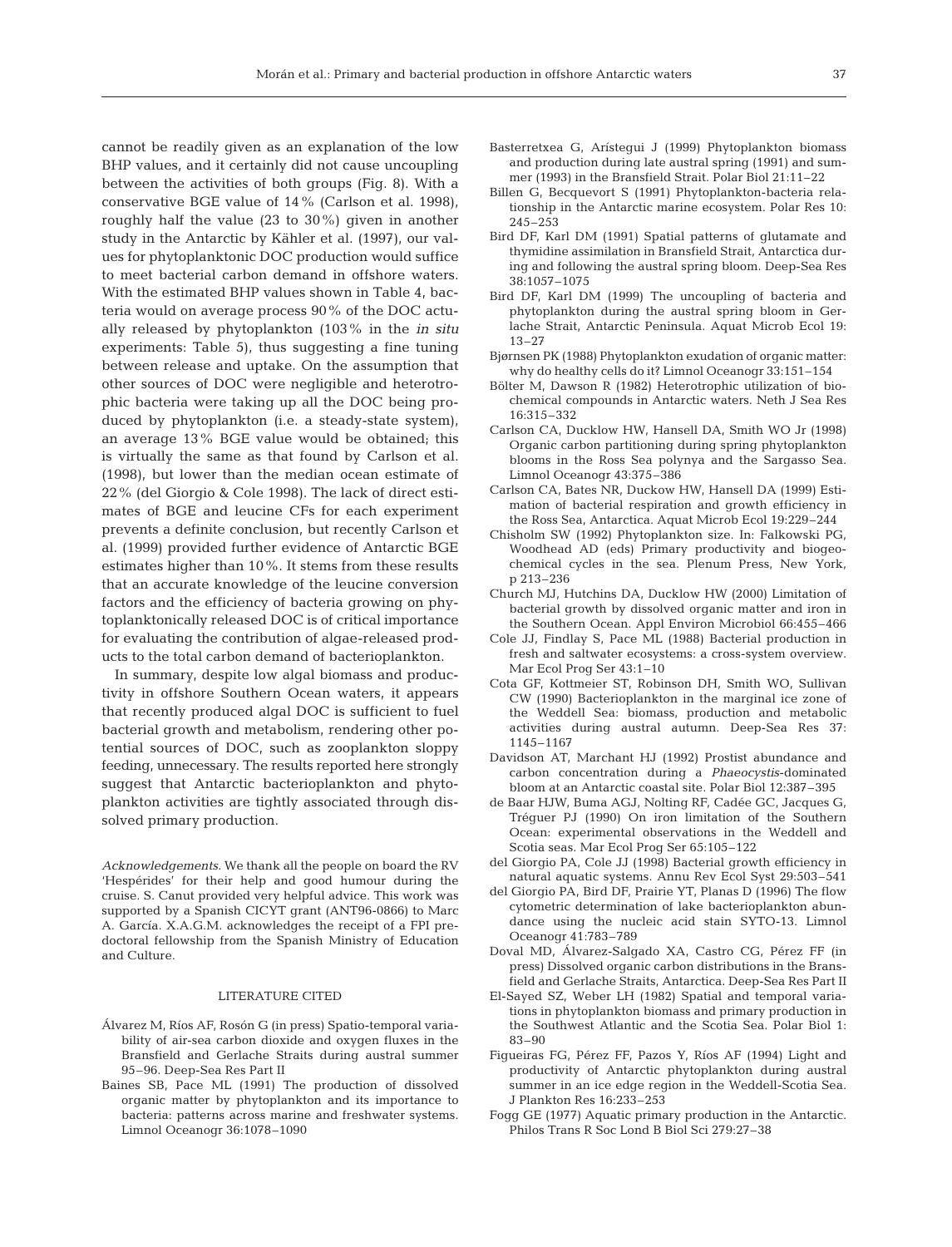- Fuhrman JA, Azam F (1980) Bacterial secondary production estimates for coastal waters of British Columbia, Antarctica, and California. Appl Environ Microbiol 39:1085–1095
- Fuhrman JA, Eppley RW, Hagström Å, Azam F (1985) Diel variations in bacterioplankton, phytoplankton, and related parameters in the Southern California Bight. Mar Ecol Prog Ser 27:9–20
- Gasol JM, Duarte CM (2000) Comparative analyses and emerging paradigms in aquatic microbial ecology. FEMS Microbiol Ecol 31:99–106
- Gasol JM, Giorgio PA (2000) Using flow cytometry for counting natural planktonic bacteria and understanding the structure of planktonic bacterial communities. Sci Mar 64: 197–224
- Gasol JM, Morán XAG (1999) Effects of filtration on bacterial activity and picoplankton community structure as assessed by flow cytometry. Aquat Microb Ecol 16:251–264
- Gasol JM, Doval MD, Pinhassi J, Calderón-Paz JI, Guixa-Boixereu N, Vaqué D, Pedrós-Alió C (1998) Diel variations in bacterial heterotrophic activity and growth in the northwestern Mediterranean Sea. Mar Ecol Prog Ser 164: 107–124
- Gordon AL, Georgi DT, Taylor HW (1977) Antarctic Polar Front Zone in the western Scotia Sea—summer 1975. J Phys Oceanogr 7:309–328
- Hewes CD, Sakshaug E, Reid FMH, Holm-Hansen O (1990) Microbial autotrophic and heterotrophic eucaryotes in Antarctic waters: relationships between biomass and chlorophyll, adenosine triphosphate and particulate organic carbon. Mar Ecol Prog Ser 63:27–35
- Holm-Hansen O, Mitchell BG (1991) Spatial and temporal distribution of phytoplankton and primary production in the western Bransfield Strait region. Deep-Sea Res 38: 961–980
- Hu S, Smith WO Jr (1998) The effects of irradiance on nitrate uptake and dissolved organic nitrogen release by phytoplankton in the Ross Sea. Cont Shelf Res 18:971–990
- Jacques G (1983) Some ecophysiological aspects of the antarctic phytoplankton. Polar Biol 2:27–33
- Kähler P, Bjørnsen PK, Lochte K, Antia A (1997) Dissolved organic matter and its utilization by bacteria during spring in the Southern Ocean. Deep-Sea Res Part II 44:341–353
- Kang SH, Lee SH (1995) Antarctic phytoplankton assemblages in the western Bransfield Strait region, February 1993: composition, biomass, and mesoscale distributions. Mar Ecol Prog Ser 129:253–267
- Karl D (1993) Microbial processes in the Southern Ocean. In: Friedman EI (ed) Antarctic microbiology. Wiley-Liss, New York, p 1–63
- Karl DM, Holm-Hansen O, Taylor GT, Tien G, Bird DF (1991) Microbial biomass and productivity in the western Bransfield Strait, Antarctica during the 1986–87 austral summer. Deep-Sea Res 38:1029–1055
- Kirchman DL (1993) Leucine incorporation as a measure of biomass production by heterotrophic bacteria. In: Kemp PF, Sherr BF, Sherr EB, Cole JJ (eds) Handbook of methods in aquatic microbial ecology. Lewis Publishers, Boca Raton, FL, p 509–512
- Kuparinen J, Bjørnsen PK (1992) Bottom-up and top-down controls of the microbial food web in the Southern Ocean: experiments with manipulated microcosms. Polar Biol 12: 189–195
- Lancelot C (1979) Gross excretion rates of natural marine phytoplankton and heterotrophic uptake of excreted products in the southern North Sea, as determined by short-term kinetics. Mar Ecol Prog Ser 1:179–186
- Lancelot C, Billen G, Mathot S (1989) Ecophysiology of phyto-

and bacterioplankton growth in the Southern Ocean. Belgian Scientific Research Programme on Antarcticascientific results of phase one (October 1985–January 1989). Plankton Ecol 1:1–97

- Lignell R (1990) Excretion of organic carbon by phytoplankton: its relation to algal biomass, primary productivity and bacterial secondary productivity in the Baltic Sea. Mar Ecol Prog Ser 68:85–99
- Lochte K, Bjørnsen PK, Giesenhagen H, Weber A (1997) Bacterial standing stock and production and their relation to phytoplankton in the Southern Ocean. Deep-Sea Res Part II 44:321–340
- Marchant HJ, Davidson AT, Wright SW (1987) The distribution and abundance of chroococcoid cyanobacteria in the southern Ocean. Proc Nat Inst Polar Res Symp Polar Biol 1:  $1 - 19$
- Morán XAG, Estrada M (in press) Phytoplanktonic DOC and POC production in the Bransfield and Gerlache Straits as derived from kinetic experiments of 14C incorporation. Deep-Sea Res Part II
- Morán XAG, Gasol JM, Arin L, Estrada M (1999) A comparison between glass fiber and membrane filters for the estimation of phytoplankton POC and DOC production. Mar Ecol Prog Ser 187:31–41
- Nagata T (2000) Production mechanisms of dissolved organic matter. In: Kirchman DL (ed) Microbial ecology of the oceans. John Wiley & Sons, Chichester, p 121–152
- Norland S (1993) The relationship between biomass and volume of bacteria. In: Kemp PF, Sherr BF, Sherr EB, Cole JJ (eds) Handbook of methods in aquatic microbial ecology. Lewis Publishers, Boca Raton, FL, p 303–307
- Norrman B, Zweifel UL, Hopkinson CS Jr, Fry B (1995) Production and utilization of dissolved organic carbon during an experimental diatom bloom. Limnol Oceanogr 40: 898–907
- Pace ML, Cole JJ (1996) Regulation of bacteria by sources and predation tested in whole-lake experiments. Limnol Oceanogr 41:1448–1460
- Pedrós-Alió C, Vaqué D, Guixa-Boixereu N, Gasol JM (in press) Bacterioplankton biomass and heterotrophic production in western Bransfield Strait, Bellingshausen Sea and Gerlache Strait, Antarctica during the 1995–1996 austral summer. Deep-Sea Res Part II
- Ricker WE (1973) Linear regression in fishery research. J Fish Res Board Can 30:409–434
- Ricker WE (1975) A note concerning Professor Jolicoeur's comments. J Fish Res Board Can 32:1494–1498
- Riemann B, Søndergaard M (1984) Bacterial growth in relation to phytoplankton primary production and extracellular release of organic carbon. In: Hobbie JE, Williams PJLeB (eds) Heterotrophic activity in the sea. Plenum Press, New York, p 233–248
- Sakshaug E, Slagstad D, Holm-Hansen O (1991) Factors controlling the development of phytoplankton blooms in the Antarctic Ocean—a mathematical model. Mar Chem 35: 259–271
- Simon M, Azam F (1989) Protein content and protein synthesis rates of planktonic marine bacteria. Mar Ecol Prog Ser 51:201–213
- Smith DC, Azam F (1992) A simple, economical method for measuring bacterial protein synthesis rates in seawater using <sup>3</sup>H-leucine. Mar Microb Food Webs 6:107-114
- Smith REH (1982) The estimation of phytoplankton production and excretion by carbon-14. Mar Biol Lett 3:325–334
- Smith REH, Platt T (1984) Carbon exchange and  $^{14}$ C tracer methods in a nitrogen-limited diatom, *Thalassiosira pseudonana*. Mar Ecol Prog Ser 16:75–87